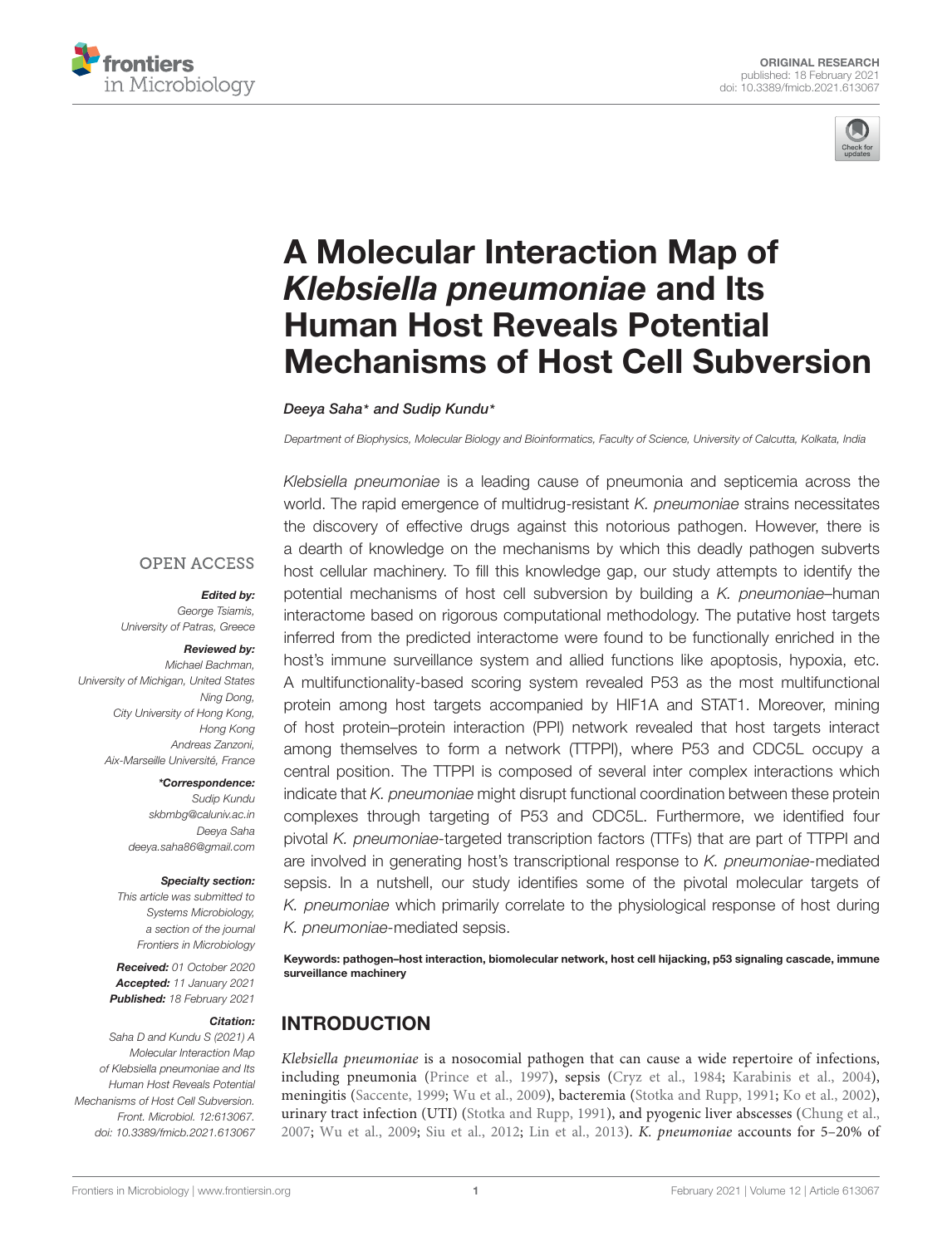bacterial sepsis worldwide which is often associated with poor prognosis and severe outcomes including death (Nordmann et al., 2009; Eddens and Kolls, 2012). K. pneumoniae was originally found to infect patients with a compromised immune system and with other comorbidities like diabetes, cancer, and organ transplantation (Garcia de la Torre et al., 1985; Lin et al., 2013; Lee et al., 2017). However, in recent years, there is an increased emergence of hypervirulent and multidrug-resistant strains of K. pneumoniae that has the potential to cause infection even in the healthy, immune-sufficient individuals (Kader et al., 2007; Lin et al., 2012; Olaitan et al., 2014). The emergence of hypervirulent and antibiotic-resistant strains of K. pneumoniae and their worldwide spread necessitate more comprehensive research on K. pneumoniae that could shed light into the molecular details of K. pneumoniae-mediated pathophysiology.

There are mainly four types of virulence factors in K. pneumoniae: (i) capsule (Struve and Krogfelt, 2003; Schembri et al., 2005; Evrard et al., 2010; Rendueles, 2020), (ii) fimbriae (Murphy et al., 2013; Lin et al., 2017), (iii) lipopolysaccharides (Kamaladevi and Balamurugan, 2016), and (iv) siderophores (Holden et al., 2016, 2018; Zhang et al., 2017) that have been well studied and are important for virulence in infection models. However, there are several genes in the K. pneumoniae genome that remain poorly characterized and might have potential roles in virulence (Pranavathiyani et al., 2020). A previous study has identified some of the *in vivo* fitness genes in *K. pneumoniae* which are required by this pathogen to survive and adapt to the host environment (Bachman et al., 2015). These fitness genes include genes responsible for the branched-chain amino acid synthesis and serum resistance.

Although fitness and virulence are related to each other, they are two distinct entities. Fitness genes are defined as the genes in a pathogen whose deletion impedes its growth within a host, whereas virulence factors are proteins whose deletion reduces its pathogenicity (Subashchandrabose and Mobley, 2015). To be a successful virulence factor, a pathogen protein must have physical interactions with host cell biomolecular machinery including proteins (Casadevall and Pirofski, 2001; Wallqvist et al., 2015). This facilitates host cell subversion by the virulence factors of the pathogen (Crua Asensio et al., 2017). However, often a subset of fitness imparting genes act as virulence factors (Subashchandrabose and Mobley, 2015), for instance, in uropathogenic Escherichia coli (UPEC) the type IV pilus which is a known virulence factor and is involved in imparting fitness to the pathogen (Subashchandrabose and Mobley, 2015). According to Subashchandrabose and Mobley (2015), type IV pilus confers some selective advantages to UPEC and thus helps it to survive in the urinary tract of the host. In this connection, Crua Asensio et al. (2017) advocate that fitness of a pathogen is determined by the successful interaction of the pathogen with its host. They also showed that the higher the fitness of a pathogen protein, the more it tends to interact with host cell proteins. To this end, there is no protein interaction data available between the fitness genes of K. pneumoniae and proteins in the human host. Therefore, the complete molecular details of host-cell subversion mechanisms by K. pneumoniae indeed remain unidentified.

Thus, a K. pneumoniae-human protein–protein interaction (KHPPI) network could not only help us to identify the key virulence and fitness-related factors in K. pneumoniae but also would give us a mechanistic insight into the putative functions and molecular interactions perturbed by K. pneumoniae during its infection. However, previous large-scale systematic yeast twohybrid (Y2H) studies focussed on virus–host PPI networks (Calderwood et al., 2007; Simonis et al., 2012; Luo et al., 2016; Farooq, Q. ul et al., 2020). Bacterial–host PPI networks are largely unidentified with exception to few studies (Dyer et al., 2010; Memiševiæ et al., 2015). Also, for a bacterial pathogen, which has a large genome constituting thousands or more genes, identification of virulence factors and large-scale mapping of their host protein interactors demands both time and a lot of effort. In this context, computational strategies to identify putative host targets by pathogen play a pivotal role (Arnold et al., 2012).

Among the several computational strategies used to predict pathogen–host interaction network, interolog-based predictions are fairly robust and have been widely used previously to predict the PPI landscape between the many unknown pathogens of interest and their host cellular proteins (Kumar and Nanduri, 2010; Rapanoel et al., 2013). This method uses previously characterized PPI data from other well-studied species pairs (a pathogen and a host) and inferred PPIs for the unknown pathogens of interest–host of interest species pairs by orthologybased deductions. The limitation of this method is that it does not give any information on PPIs of bacterial pathogen proteins that are strain-specific or are poorly conserved across phylogenetic lineages. Moreover, interolog-based approaches rely on known pathogen–host interactome which are previously inferred by experiments; it cannot predict novel interactions (Wang et al., 2020). In addition, with increase in evolutionary distances between species, processes like neofunctionalization occur and this makes the interolog-based approaches errorprone due to difficulty in ortholog prediction based on poor sequence similarity (Eichinger et al., 2016). In this context, motifbased and protein structure-based inferences of host–pathogen interactions show great promise (Via et al., 2015; Sámano-Sánchez and Gibson, 2020). Short linear motifs act as potential site for pathogen–host interactions and these linear motifs also show convergent evolution which cannot be captured through interolog approach (Zanzoni et al., 2017). However, lack of wellreviewed protein structures in K. pneumoniae limits application of structure-based inferences of protein–protein interactions (PPIs) between K. pneumoniae and its human host.

Here, in this study, we first designed an interolog-based three-step computational strategy where we have integrated multiple high throughput pathogen–host interaction datasets and used them as a template to derive a comprehensive molecular interaction map between K. pneumoniae and the human host. This interaction map was then further filtered based on in vivo fitness, Gene Ontology (GO)-term similarity, and secretion propensities of K. pneumoniae proteins. Subsequent network-based downstream analyses with K. pneumoniaetargeted host proteins were executed where we integrated host's high throughput genetic, proteomic, and transcriptomic dataset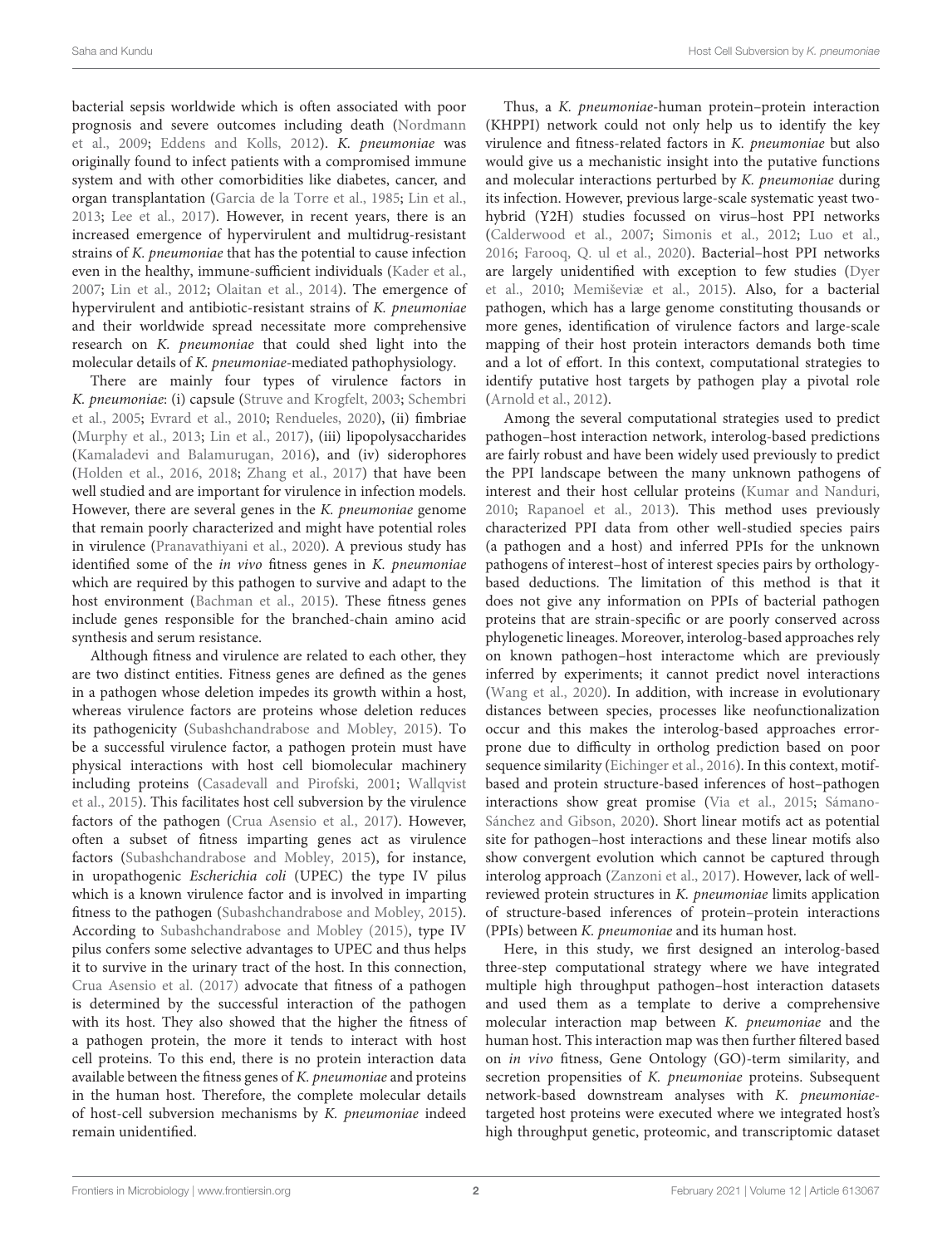to identify influential molecular targets shedding light into the mechanism of host cell subversion. We observed predicted host targets to be highly enriched with proteins that are an integral part of the host's immune surveillance machinery. We identified a key influential molecular target, P53 which could have a profound role in K. pneumoniae-mediated disease pathogenesis. We observed that multifunctional protein P53 mediates several inter-complex interactions. Therefore, targeting P53 and its interactome could be an effective strategy by K. pneumoniae to disrupt coordination between protein complexes. Moreover, we identified four key transcription factors (TFs) that were observed to be differentially expressed in K. pneumoniae positive sepsis patients. These four TFs (HIF1A, STAT1, ETS2, and EGR1) were found to be interactors of P53 and could potentially regulate several downstream DEGs in sepsis patients. Together, our results, based on computational predictions, indicate that targeting P53 and its interactors could have a profound effect on the host's physiology during K. pneumoniae-mediated infection. However, these results are based on in silico strategies and need to be validated experimentally.

# MATERIALS AND METHODS

### Retrieval of Sequences of *Klebsiella pneumoniae* KPPR1 Strains

The protein sequences and annotations of K. pneumoniae KPPR1 strain were retrieved from NCBI Refseq database (O'Leary et al., 2016) using the following link: https://ftp.ncbi.nlm.nih. gov/genomes/refseq/bacteria/. The sequences thus retrieved were further screened. Hypothetical proteins and incomplete protein sequences were eliminated from the analysis.

### Identification of Interologs

Host–Pathogen Interaction Database (HPIDB) version 3.0<sup>1</sup> (Kumar and Nanduri, 2010) was used to retrieve all experimentally established pathogen–host PPI (PHPPI) data. Only those PPIs that were inferred from experiments such as Y2H, co-immuno-precipitation, and other experimentally robust protocols were considered to be the template for predicting KHPPI. NCBI reciprocal BlastP (Altschul et al., 1990) was used to search for homologous proteins in the proteome of K. pneumoniae KPPR1 strain and Homo sapiens. We used a stringent cut-off of E-value less than 10−10, 90% query coverage, and 50% sequence similarity for blast homology search. To find out the potential KHPPIs that play a significant role in K. pneumoniae virulence, we chose K. pneumoniae fitness factor as a screening constraint of KHPPI. The KHPPI was screened and only those K. pneumoniae proteins were chosen which has a high fitness value in the mouse model. The K. pneumoniae KPPR1 fitness data were retrieved from Bachman et al. (2015). Genes with high fitness values are those that are essential for survival within the host. Here, we chose fitness ratio > 2.0 and cedar  $P$ -value = 0 (confirmed by cedar analysis) as a cut-off. The entire

# GO Term Similarity Analysis Between Inferred Homologs

We first downloaded the functional annotations of each member of the homolog pairs from uniport database (Bateman et al., 2017). The functional annotations were based on GO terms. We considered a given homolog pair to be functionally similar if they shared at least one common GO term between them. To calculate the significance level of the observed proportion of functionally similar homolog pairs in our dataset, we compared the functional similarity of real homolog pairs to that of randomized non-homologous protein pairs. A list of non-homologous protein pairs (did not yield a significant hit when reciprocal protein blast search was conducted against K. pneumoniae. A significant reciprocal blast hit is defined as E-value  $10^{-10}$ , query coverage  $\geq$  90%, sequence identity > 50%) was generated for each of pathogen proteins. **Supplementary Table 3** shows the pathogen species used to generate the list of non-homologous protein pairs along with the number of non-homologous proteins against each of these pathogen species. These were added up to a total of 11,357 nonhomologous gene pairs between K. pneumoniae genome and other pathogen genomes, respectively. We randomly chose 183 (because there were 183 K. pneumoniae homolog pairs that yielded filtered KHPPI) non-homologous gene pairs for 1000 times and observed their functional similarity. The observed proportion of functionally similar gene pairs in homologs was higher compared to non-homologs in each of the 1000 times  $(P = 3.43 \times 10^{-5}$ ; Fisher's exact test).

# Prediction of Secretion Propensity of *K. pneumoniae* Proteins

To assess the secretion propensity of the 183 K. pneumoniae proteins obtained herein, we combined two prediction strategies, i.e., (i) BastionHub (Wang et al., 2020) and (ii) EffectiveDB (Eichinger et al., 2016). We have used BastionX (included in the BastionHub suite) to predict the secretion propensity of each of the K. pneumoniae proteins. BastionX utilizes a machinelearning-based approach to predict the secretion propensity of the given proteins. It can predict substrates of Type I– VI secretion systems in Gram-negative bacteria. The predicted results of BastionX are provided in **Supplementary Table 4**. On the other hand, EffectiveDB predicts substrate of Type III, IV, and VI secretion systems through detection of secretion peptides. It can also predict the secretion propensity of a given protein through detection of Eukaryotic-Like Domains (ELDs) in the protein sequences. ELDs are widely present in virulence effectors of Gram-negative bacteria (Gomez-Valero et al., 2019; Mondino et al., 2020). Hence, an enrichment of ELDs in a given protein sequence indicates high probability of it to be secreted.

# Function Enrichment Analyses

ClusterProfiler version 3.04 (Yu et al., 2012), an R package, was used to conduct GO analysis as well as KEGG pathways

set of predicted KHPPI (both filtered and raw) along with fitness data are provided in **Supplementary Tables 1, 2**, respectively.

<sup>1</sup>https://hpidb.igbb.msstate.edu/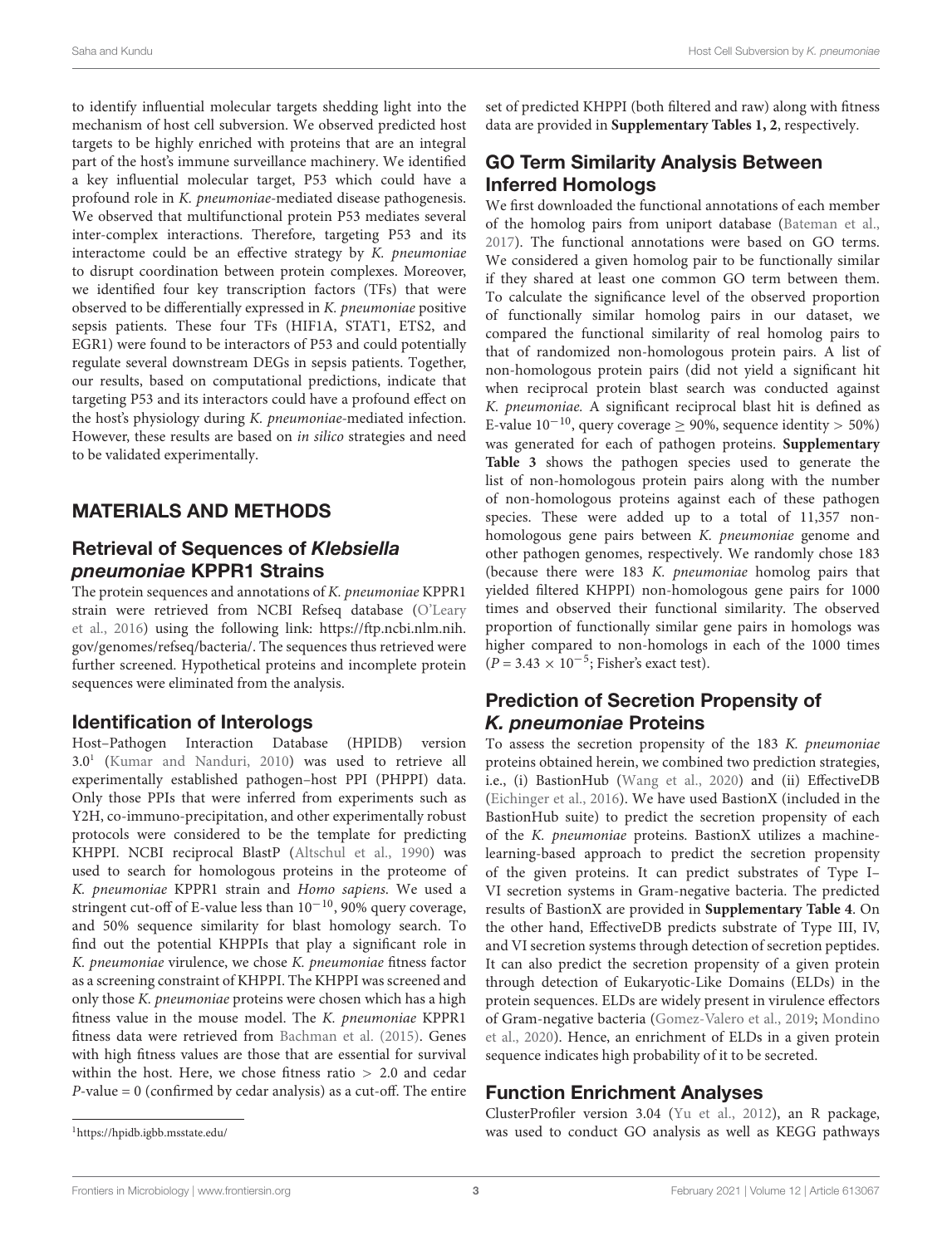enrichment analysis. The ClusterProfiler uses fisher's exact test to identify significant GO terms or KEGG pathways. Benjamini– Hochberg test was performed to determine the adjusted P-values of each GO terms and KEGG pathways. Fold enrichment values were calculated as mentioned below:

Fold enrichment = 
$$
\frac{m/n}{M/N}
$$

 $M =$  total no. of genes annotated with the given enriched KEGG pathways or GO terms in human proteome;  $N =$  total no. of genes functionally annotated in H. sapiens proteome;  $m =$  total no. of genes annotated with the enriched KEGG pathways or GO terms in the host target gene set; and  $n =$  total no. of genes in the host target gene set.

All plots related to function enrichment were generated using the seaborn package of Python v3.7. The details of the results of GO and KEGG pathways enrichment analysis are provided in **Supplementary Tables 5, 6**, respectively. Each GO ID or KEGG pathways were assigned with a functional domain. This functional domain assignment was done very carefully. GO IDs or KEGG pathways that were similar were assigned the same functional domain. For instance, GO:0071346 and GO:0071349 (**Supplementary Table 5**) both refer to cytokine production, hence their functional domain is the immune response.

### PPI Network Analyses

The human PPI network was constructed based on PPI data from two resources: (i) STRING version 11<sup>2</sup> (Szklarczyk et al., 2019) and (ii) BioGRID version 3.5<sup>3</sup> (Stark, 2006). We selected binary PPIs with STRING cumulative score 900 and above. STRING computes score of each PPI based on the following evidences fusion, co-occurrence, coexpression, experimental, database, and text mining and generates a score combining the individual scores of these evidences. We used the following criteria to screen the binary PPI inferred from STRING. (1) We excluded PPIs which were not supported by experimental evidence and included only those PPIs that were supported with an experimental evidence. (2) A PPI is excluded from the dataset if it was supported by only other sources of evidences like coexpression, co-occurrence, and fusion and not by experimental evidences. (3) Apart from (1) and (2), we retained only those PPIs in our dataset which had a cumulative score  $\geq$  900. When we incorporated PPI data from BioGRID, we made sure that the PPI concerned was based on physical PPI inferred from direct experimental systems like Y2H. Such high confident PPIs were used to build up the raw human PPI network (**Supplementary Table 7**). Using the following stringency cut-off, we gathered a human PPI network comprising of 8823 proteins connected through 45,215 interactions.

# Construction, Visualization, and Calculation of Network Statistics

Cytoscape version 3.7.1 (Shannon et al., 2003) was used for construction, visualization, and calculation of topological parameters of the inferred PPI network.

# Integration of Protein Complex Data to PPI Data

Human protein complex information was retrieved from the core protein complex dataset of CORUM<sup>4</sup> database (Ruepp et al., 2009). The entire dataset of proteins and the protein complex in which they participate is provided in **Supplementary Table 8**. Degree of intermodularity (DI) was calculated as follows:

$$
DI = \frac{c_i \bigcap_{C_j}}{c_i \bigcup_{C_j}}
$$

where  $i$  and  $j$  are two physically interacting proteins;  $Ci$  and  $Cj$  are protein complexes in which  $i$  and  $j$  participate. The DI ranges from 0 to 1. DI of 0 indicates that the two proteins do not share any protein complex between them and therefore are intercomplex or intermodular. This indicates that the protein pairs involved in interaction might be connecting or coordinating two or multiple functional protein complexes. If DI value rises above 0 but is still less than 1, it indicates that the protein pairs involved in interactions have both shared and unshared protein complexes between them. DI value of 1 indicates that there are no unshared protein complexes between a given pair of proteins or in other words both proteins A and B participate in the same protein complex or complexes (**Figure 3A**). DI value of 1 indicates strictly intramodular interactions.

# Module Analysis of Weighted Network

MCL clustering in ClusterMaker version 2.0 (Morris et al., 2011) (a Cytoscape app) was used for module analysis of the function–function interaction network (FFIN). Each edge in the FFIN was assigned a weight which is sum of the number of unique inter-complex PPIs connecting the respective functions.

# Functional Analysis of Inferred Networks

The Biological Networks Gene Ontology tools (BiNGO) (Maere et al., 2005), a Cytoscape plugin was used to determine enriched functions in the inferred PPI network. Plots were generated using Python and R packages.

# Regulatory Network Analysis

The human regulatory network was retrieved from the RegNetwork database<sup>5</sup> (Liu et al., 2015) and the Transcriptional Regulatory Relationships Unraveled by Sentence-based Text mining (TRRUST) database version 2.0<sup>6</sup> (Han et al., 2018). Only experimentally inferred TF-TG interactions were considered for

<sup>4</sup>http://mips.helmholtz-muenchen.de/corum/

<sup>5</sup>http://www.regnetworkweb.org/

<sup>6</sup>https://www.grnpedia.org/trrust/

<sup>2</sup>https://string-db.org/

<sup>3</sup>https://thebiogrid.org/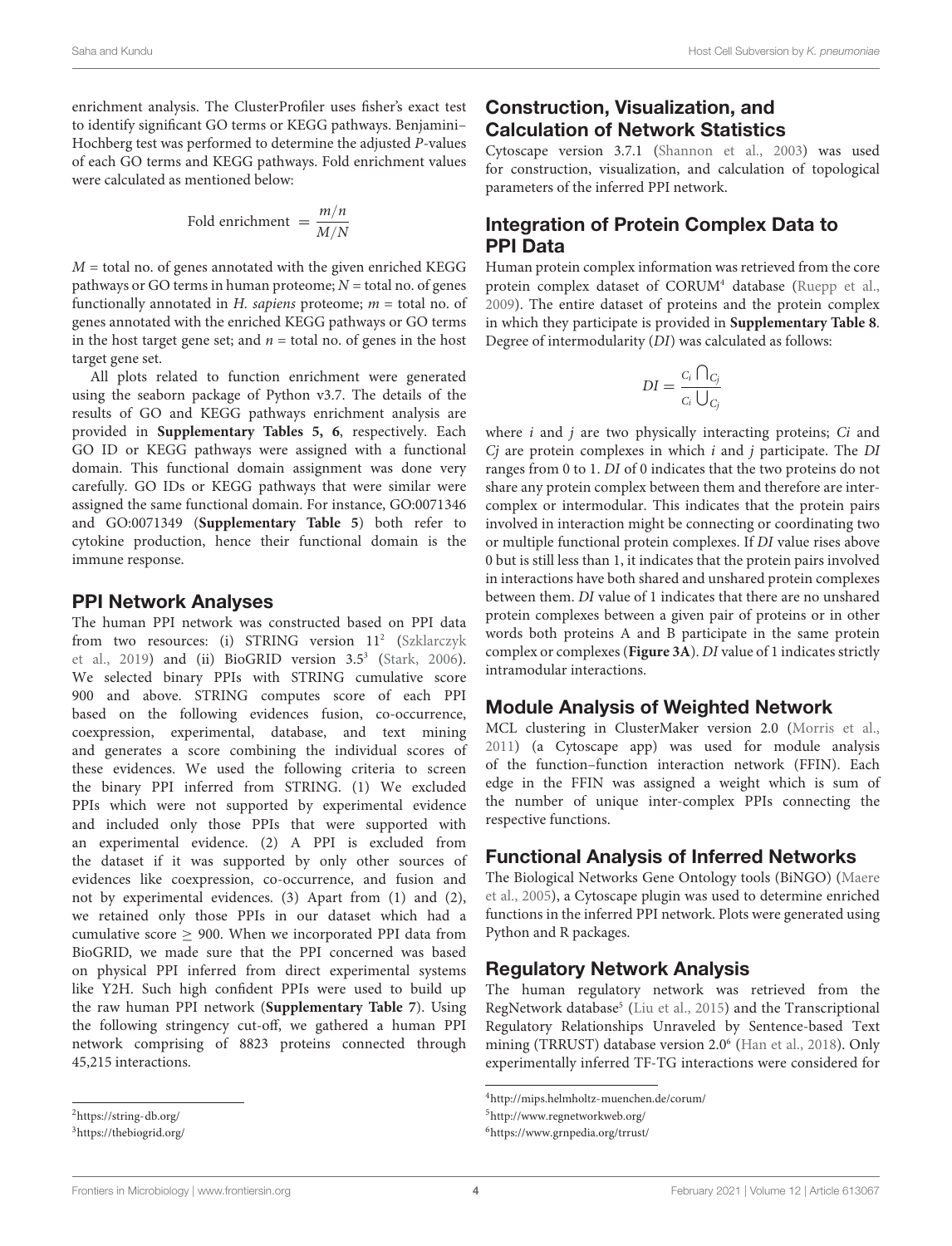

building up the regulatory network. The human regulatory network thus built is provided in **Supplementary Table 9**.

# Gene Expression Analysis

Microarray dataset was downloaded from the Gene Expression Omnibus (GEO) database (Barrett et al., 2013) for five patients suffering from sepsis with blood culture positive for K. pneumoniae in a Thailand hospital (GSE69528) (Pankla et al., 2009). The above-mentioned expression dataset was analyzed using GEO2R (Barrett et al., 2013). Only those genes that had adjusted P-value (Benjamini– Hochberg)  $\langle 0.05 \rangle$  and fold change  $\langle 2.0 \rangle$  in the t-test were considered as differentially expressed genes (DEGs). The above-mentioned cut-off yielded a total of 1413 DEGs (**Supplementary Table 10**).

# Statistical Analyses

All statistical tests used in this study including Mann–Whitney U-tests and Fisher's exact tests were conducted using R version 4.1.2. Randomization tests were done using in-house R scripts.

# RESULTS

# Identification of Potential *K. pneumoniae*-Targeted Host Proteins

At first, we aimed to identify the potential host proteins that interact with K. pneumoniae proteins. To predict this crossspecies PPI, we have designed a three-step computational strategy (**Figure 1**).

In the first step, we built a potential K. pneumoniae– human cross-species PPI (KHPPI) based on the interolog approach. We assembled high-throughput bacterial pathogen– human host PPI data from HPIDB and used them as templates to identify potential KHPPIs through stringent homology search against K. pneumoniae proteome. Since the host species in the template PPI was human, we carried out the homology search between pathogen proteins and K. pneumoniae proteins only. Upon stringent reciprocal blast search (E-value  $\leq 10^{-10}$ , query coverage  $\geq$  90%, and sequence identity  $>$  50%) of the template PPI against K. pneumoniae proteome, we were able to identify 3634 putative PPIs between 913 K. pneumoniae proteins and 1831 human proteins (**Supplementary Table 1**).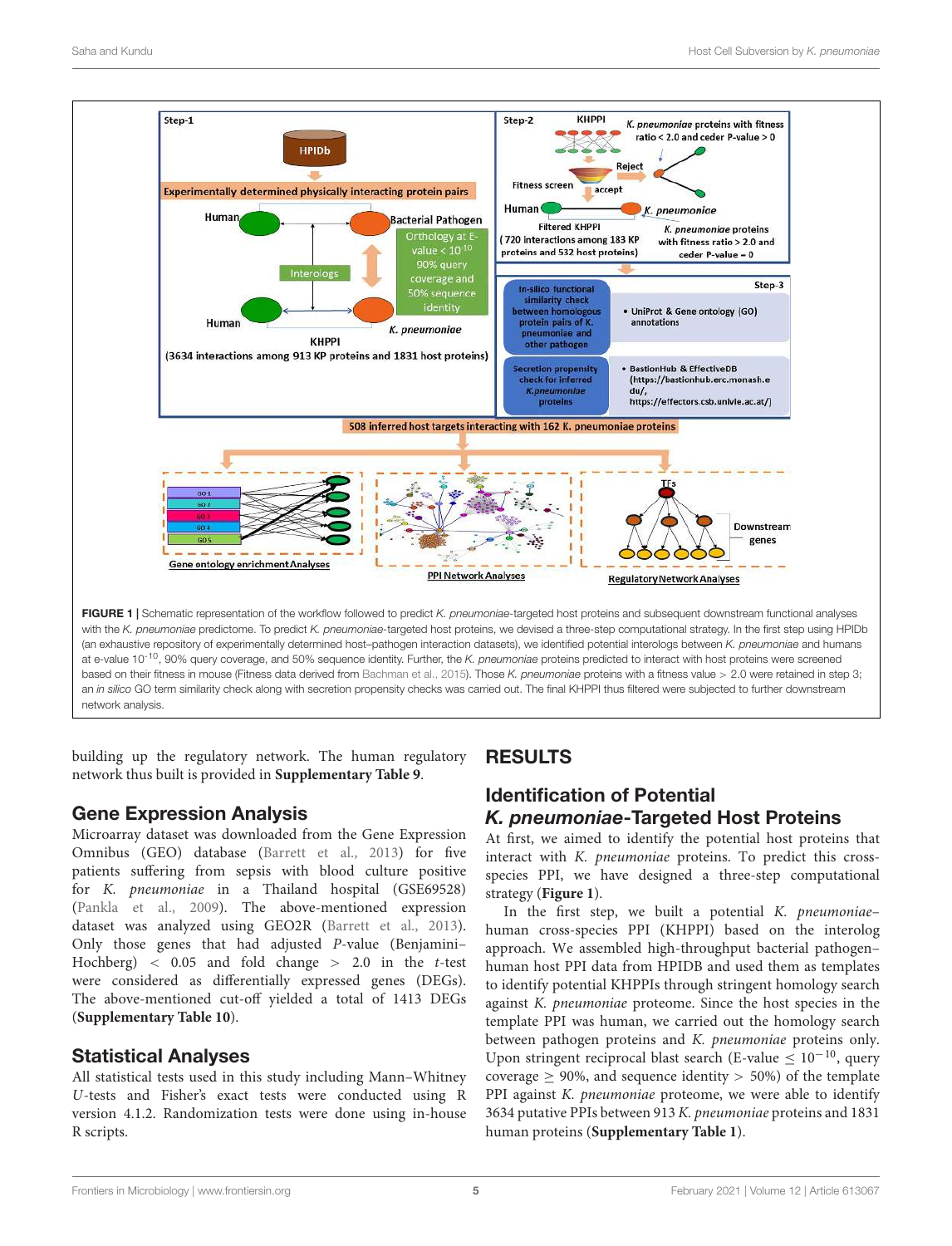The second step of our computational workflow includes the screening of 913 K. pneumoniae proteins which were predicted to interact with 1831 human proteins in the previous step. We here adopted a screening technique based on fitness ratio in published mouse models (Bachman et al., 2015). The rationale behind considering fitness as a factor for screening K. pneumoniae proteins is the relationship between the fitness of pathogen proteins and its tendency to interact with host proteins (Crua Asensio et al., 2017). It has been previously shown by Crua Asensio et al. (2017) that pathogen proteins whose deletion incur a high fitness cost on the survival of pathogen within the host play an instrumental role in interaction with host proteins. So, we have deployed fitness as a factor to screen the 913 K. pneumoniae proteins obtained in step 1. Bachman et al. (2015) quantified fitness as a ratio of bacterial inoculum mutated and injected into a mouse by bacterium inoculum obtained from mouse lung. They emphasized on 332 K. pneumoniae proteins that had a fitness ratio  $\geq$  2.0 and a cedar *P*-value of 0 (**Supplementary Table 2**). This implies that the deletions of these individual 332 genes might cause a twofold fitness defect in K. pneumoniae within the host. We noticed that there were 183 K. pneumoniae proteins which were common to both the subset of 332 fitness factor proteins and 913 K. *pneumoniae* proteins involved in the interaction with the host (identified in the previous step). These 183 K. pneumoniae proteins were observed to be interacting with 532 human proteins yielding a total of 720 PPIs (**Supplementary Table 1**).

In the third step, we tried to show that  $K$ . pneumoniae proteins involved in interactions with the human host proteins are indeed (1) true homologs of previously known pathogen proteins in the template PPI and that these (2) K. pneumoniae proteins are secretory proteins localizing in pathogen host interface to mediate potential interactions with the host proteins. To achieve our first aim, we conducted an in silico GO term similarity analysis where we retrieved the functional annotations of the proteins that are homologous between K. pneumoniae and other pathogen species from uniprot. We noticed that 152 out of 183 K. pneumoniae (∼83%) proteins show functional similarity with the corresponding homolog in other pathogen species, i.e., they shared at least one GO term between them. The rest of the 17% of the homologous had unknown functions. This percentage of 83% was indeed higher than that expected by chance (Odd's ratio = 2.21, P-value =  $2.76 \times 10^{-5}$ ; Fisher's exact test) (see section "Materials and Methods"). Thus, it could be inferred that the 183 homologs of K. pneumoniae that comprise the screened or filtered KHPPIs were probably enriched in true functional homologs. Since very few (17%) of the homolog pairs have unknown functions, we did not eliminate them as elimination of these pairs with unknown functions could lead to elimination of potential host interactors from our dataset.

Next, we tried to show that K. pneumoniae proteins identified to be interacting with human host proteins through interolog approach are secretory proteins that act like effector molecules in K. pneumoniae. For this, we predicted the secretion propensity of each of the 183 K. pneumoniae proteins by combining two independent prediction tools BastionHub and EffectiveDB (Eichinger et al., 2016; Wang et al., 2020). The results of these two prediction servers were summarized in

**Supplementary Table 4**. In total, we found 162 K. pneumoniae proteins that were found to have putative secretory property due to possession of signal peptides and or ELDs. There were 3, 24, 3, and 1 proteins belonging to Type II, Type III, Type IV, and Type VI secretion system, respectively (**Supplementary** Table 4). There were 31 K. *pneumoniae* proteins out of 183 that participated in secretion systems and therefore are highly secretory (**Supplementary Table 4**). Apart from this, effectiveELD yielded 131 K. pneumoniae proteins that were enriched in ELDs and thus could behave like effectors. This again shows that  $> 85\%$  of the inferred K. pneumoniae proteins are secretory in nature and might localize in the host–pathogen interface to facilitate interaction with the host proteins. However, 21 proteins were there that do not show any secretory property. We therefore eliminated these 21 proteins from our analysis. This led to a total of 671 interactions between 162 K. pneumoniae and 508 host interactors. These 508 host target proteins were subjected to further downstream analysis to provide functional implications of these interactions in the context of host cell physiology.

# *K. pneumoniae-*Targeted Host Proteins Are Enriched in Tightly Interlinked, Overlapping and Immune-Related **Functions**

In this section, we aimed to identify underlying metabolic pathways and biological processes that are targeted by K. pneumoniae. The 508 host targets inferred in the previous section were subjected to detailed function enrichment analyses using GO terms and KEGG pathway information. GO terms were further subdivided into three categories: (i) GO biological processes (GO<sub>bp</sub>), (ii) GO molecular functions (GO<sub>mf</sub>), and (iii) GO cellular compartment ( $GO_{cc}$ ). The results of this enrichment analyses are delineated below.

#### GObp Enrichment Analysis

There were 136 statistically significant  $GO_{bp}$  terms ( $P < 0.05$ ; Fisher's exact test, multiple test correction using Benjamini– Hochberg method) which were further grouped into 11 functional categories (**Supplementary Table 5**). The average fold enrichment values for each of these 11 functional categories, ranked in ascending order are depicted in **Figure 2A**. The number of shared proteins between each of these functional categories is represented in Figure 2B. GO<sub>bp</sub> terms related to cytokine production, antigen processing and presentation, and immune receptor-mediated signaling are found to be highly enriched among host targets.  $GO<sub>bn</sub>$  terms like hypoxia, response to oxidative stress, JAK-STAT cascade, ubiquitinmediated protein degradation, and apoptosis which might have a direct impact on immune surveillance machinery are also found to be enriched among host targets.

#### GOmf Enrichment Analysis

We identified 18 statistically significant  $GO_{mf}$  terms ( $P < 0.05$ ; Fisher's exact test, multiple test correction using Benjamini– Hochberg method). These  $GO_{mf}$  terms were further broadly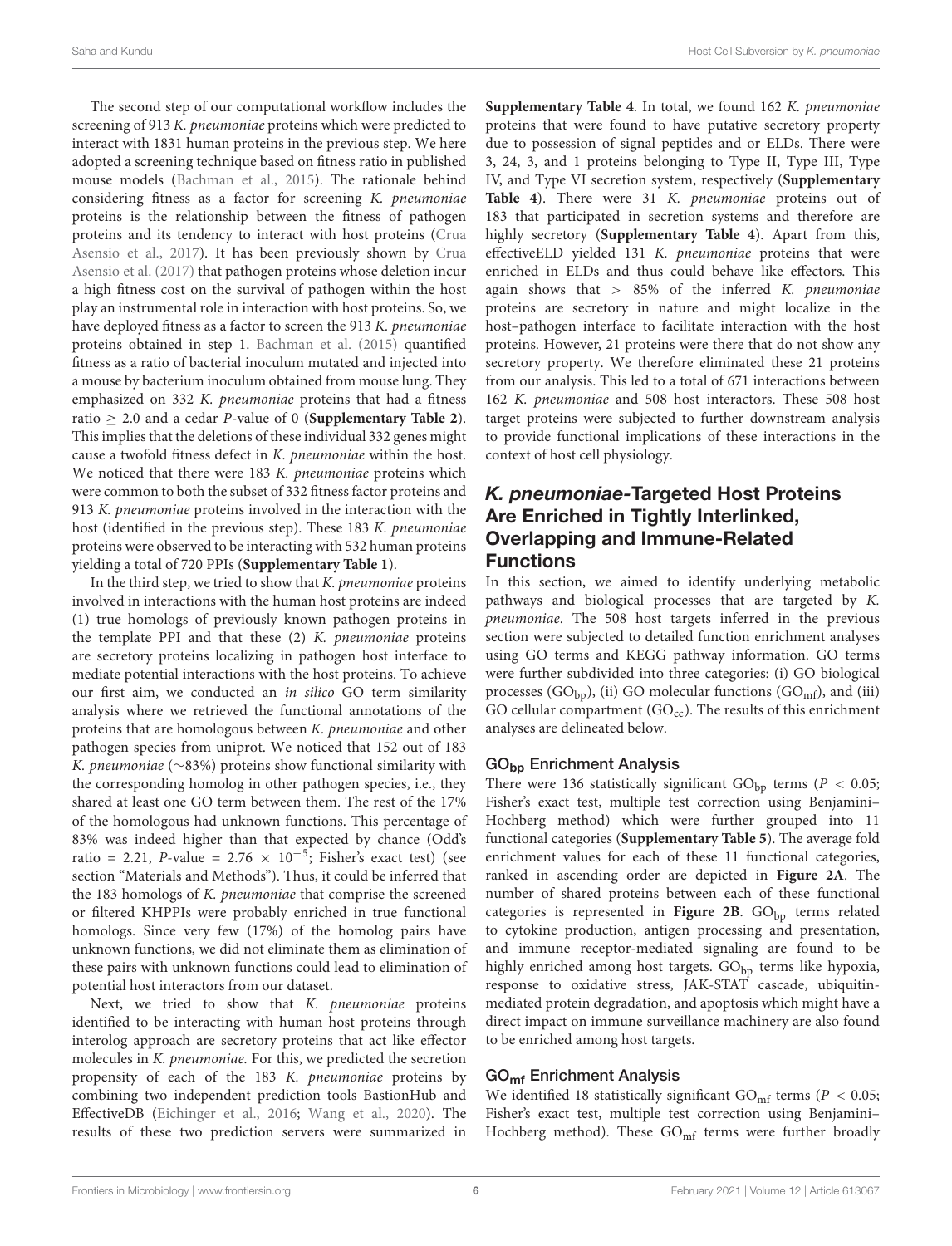

classified into seven functional groups (**Supplementary Table 5**) related to immune surveillance machinery. The average fold enrichment values of the enriched GO<sub>mf</sub> categories are depicted in **Figure 2C**. **Figure 2D** shows that these functional groups share a considerable fraction of proteins among themselves. This indicates that the host targets are multifunctional and might have a role in inter-functional cross-talks.

#### GOcc Enrichment Analysis

There were 42 statistically significant enriched  $GO_{cc}$  terms that were broadly classified into 15 groups ( $P < 0.05$ ; Fisher's exact test; multiple test correction using Benjamini–Hochberg method) (**Supplementary Table 5**). **Figure 2E** represents the fold enrichment values of these 15  $GO_{cc}$  groups. It is observed from the aforementioned groups that K. pneumoniae target proteins localize at the elementary sites of host–pathogen interactions which include extracellular matrix (ECM) membrane ruffles and endocytic vesicles.

#### KEGG Pathway Enrichment Analysis

There were 26 statistically significant KEGG pathways among the inferred host targets ( $P < 0.05$ ; Fisher's exact test; multiple test correction using Benjamini–Hochberg method; **Supplementary Table 6**) which were further grouped into 14 subgroups. **Figure 2G** represents the average fold enrichment values of enriched KEGG pathways. **Figure 2H** shows that there are a significant number of proteins shared between the different enriched pathways. This implies that host targets could be involved in multiple pathways and have a role in pathway crosstalk. Among these, the NFKB signaling pathway is crucial for generating an immune response against any given pathogen. Moreover, the infectious disease pathway has several KEGG pathways targeted by other pathogens under it like HTLV-1, leishmaniasis, tuberculosis, etc. This again indicates the convergent targeting of metabolic pathways by a diverse range of individual pathogens.

From function enrichment analyses, it is inferred that K. pneumoniae-targeted host proteins are multifunctional and participate in diverse immune-related functions. **Figures 2B,D,F,H** show that there is a large degree of molecular overlap between enriched pathways, biological process and molecular functions. Hence, from these observations, we found it interesting to ask whether there is a group of common multifunctional proteins between each of these categories,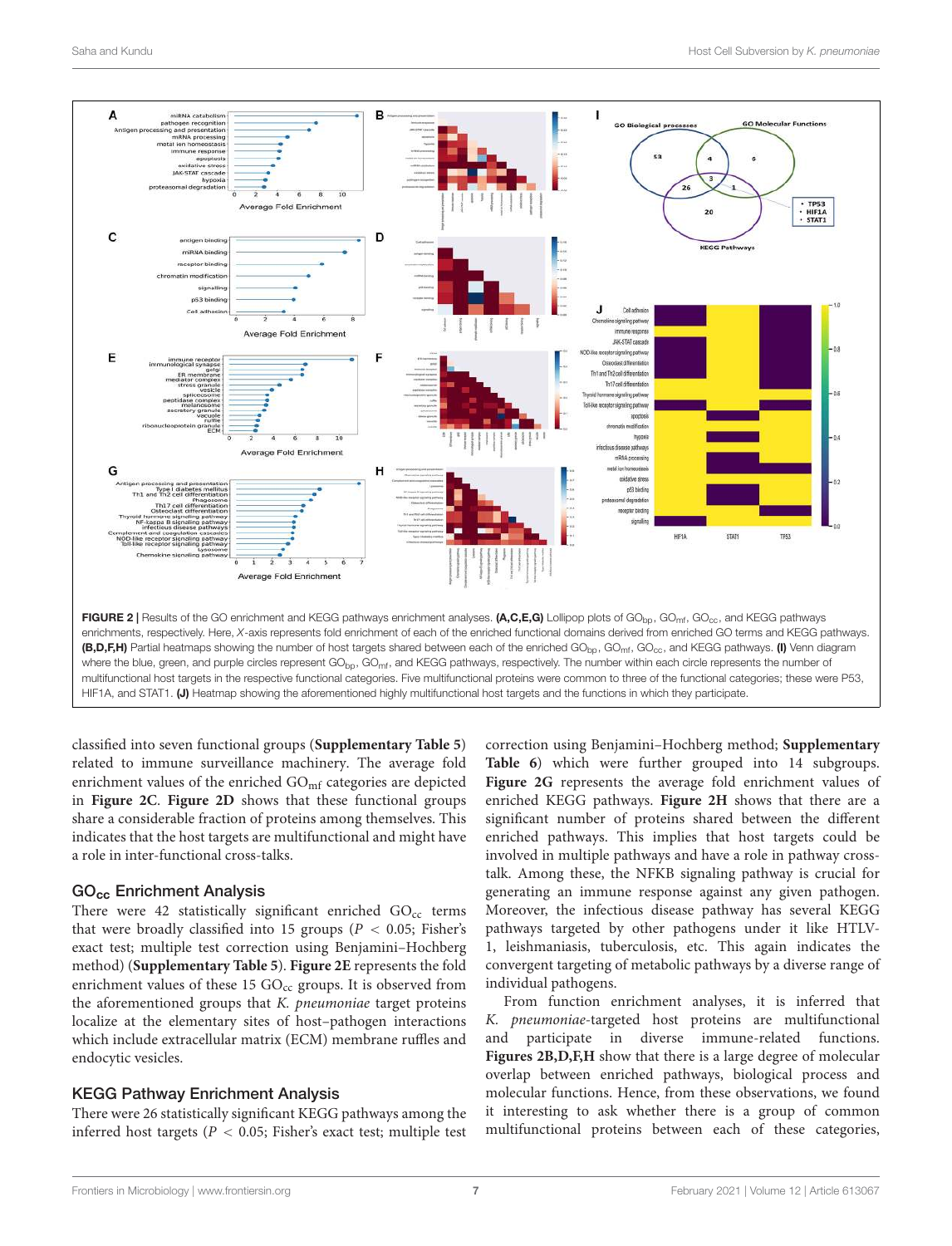i.e.,  $GO_{\text{bp}}$ ,  $GO_{\text{mf}}$ , and KEGG pathways. To address this possibility, we deployed a score-based functional prioritization strategy (see **Supplementary Methods**) and identified three multifunctional target proteins, HIF1A, STAT1, and TP53; TP53 encoding tumor suppressor protein P53 is a known master integrator of the host's immune system (Madenspacher et al., 2013). HIF1A and STAT1 are all involved in physical interaction with P53 (Townsend et al., 2004; Obacz et al., 2013; Zhou et al., 2015). The interaction between P53 and HIF1A is fundamental for the induction of hypoxic pathways (Zhou et al., 2015). The hypoxic pathways are pivotal for regulating blood oxygen level which drops drastically in patients with pneumonia and sepsis (Hirota, 2015). It has also been observed that P53 regulates inflammation and autoimmunity by triggering proinflammatory cytokines owing to STAT1 activation (Campbell et al., 2012). Thus, P53 and its interaction partners could play a potential role in K. pneumoniae-mediated infection. This notion gets consolidated in subsequent downstream analyses.

# *K. pneumoniae* Preferentially Targets Inter-Complex or Intermodular Protein–Protein Interactions

The functional enrichment analysis indicates that K. pneumoniae-targeted host proteins are participated in multiple interrelated functions and are involved in molecular cross-talk between biological processes and immune-signaling pathways. To further establish this fact, we here studied the K. pneumoniae-targeted PPIs and interrogated whether the PPIs targeted by K. pneumoniae are intermodular. Intermodular protein interactions are those that arise between two proteins that never share any given protein complex between them and intramodular protein interactions are those that occur between two proteins that share at least one protein complex between each other (Song and Singh, 2013). For instance, in **Figure 3A**, P53 and HIF1A physically interact with each other in the human PPI network. Both the proteins P53 and HIF1A participate in distinct protein complexes without a single protein complex being shared between them. On the contrary, **Figure 3B** shows an intramodular or intra-complex interaction between protein CDC5L and PABPC1, both of which participate in the spliceosomal protein complex. To validate this hypothesis, we designed a brief computational workflow (**Supplementary Figure 1A**). We started with building the human PPI network by assembling experimentally established PPI data from two resources BioGRID and STRING (**Supplementary Table 7**). We next selected K. pneumoniaetargeted PPIs where both the proteins involved in interactions are targeted by KP. Next, we considered the largest connected components (LCC) of the aforementioned K. pneumoniaetargeted interactions. The LCC of the K. pneumoniae-targeted PPI network (TTPPI) consisted of 65 target proteins connected through 100 connections (**Supplementary Table 7**). To analyze the proportion of inter-complex interactions in this K. pneumoniae-targeted PPI network, we took two approaches: (i) we calculated the proportion of inter-complex interactions in the targeted network and compared it with non-targeted PPI

network (**Supplementary Table 7**). Non-targeted PPI network is composed of PPIs that involve those proteins that are never targeted by K. pneumoniae. **Figure 3C** shows that the proportion of inter-complex interactions in K. pneumoniae-targeted network is way higher than non-targeted PPI network (61 connections out of 100 were identified to be inter-complex interactions which are approximately 61% of the total targeted connections). This consolidates our hypothesis that K. pneumoniae preferentially targets inter-complex PPIs as compared to intra-complex PPIs. (ii) We formulated the DI (see section "Materials and Methods") of a PPI and compared the DI between targeted PPI and non-targeted PPI. The DI can be calculated as the number of shared protein complexes between two proteins divided by the total number of protein complexes in which the two proteins participate. It was observed that the DI of K. pneumoniae-targeted PPI network was significantly higher as compared to the non-targeted network (**Figure 3B**). This confirms our hypothesis that K. pneumoniae preferentially targets intermodular or inter-complex PPIs.

# P53 and CDC5L Form the Backbone of Cross Complex Interactions

In the previous section, we showed that  $K$ . pneumoniae preferentially targets inter-complex or intermodular PPIs. **Supplementary Figure 1C** shows that TTPPI has several K. pneumoniae-targeted, inter-complex interactions that could play an important physiological role in coordinating the functions of these protein complexes. Next, we extracted only the inter-complex connections from the TTPPI and derived a smaller network (ITTPPI) (**Supplementary Table 7**). **Supplementary Figures 1B,C** indicate that two proteins in the ITTPPI network play an influential role in maintaining network robustness as they participate in multiple inter-complex connections. These two proteins are P53 and CDC5L. P53 has the second largest degree or inter-complex connections in this network  $(K<sub>p53</sub> = 17; K<sub>average</sub> = 5)$  while CDC5l ranks the highest influential node in the network with K of 21. Thus, both of these two proteins are important for maintaining molecular cross-talk between several interrelated functional complexes. For instance, P53 not only participates in different functional complexes related to apoptosis and DNA damage response but also forms unique 17 PPIs with different protein partners that participate in allied functional complexes like chromatin remodeling, immune signaling, and mRNA processing. Thus, coordination of these functional complexes, e.g., apoptosis and immune signaling, could be perturbed in K. pneumoniaemediated infection via P53. The connections of CDC5L with its protein partner might help in the maintenance of molecular cross-talk between complexes like proteasomal degradation, chromatin modification, etc.

# The Potential Functional Cross-Talks That Might Be Perturbed by *K. pneumoniae*

In this section, we aimed to evaluate the functional impact of cross complex interactions disrupted by K. pneumoniae.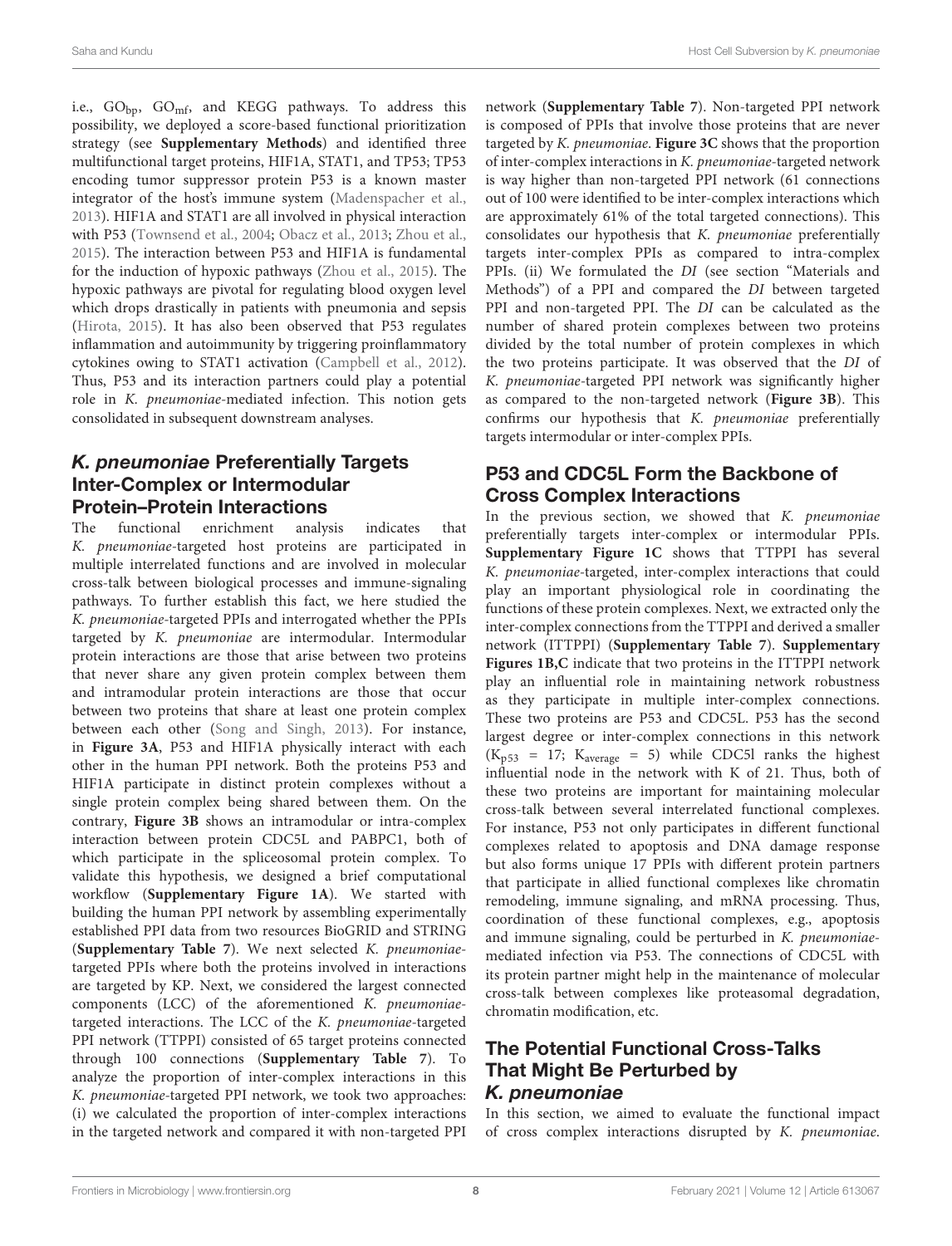

the interactions between protein A and B when there is at least one functional protein complex shared between A and B  $(DI = 1)$ . (B) Boxplot showing a significant difference in the distribution of DI between targeted PPI and non-targeted PPI. DI is defined as the ratio of the number of shared protein complexes between two targeted and non-targeted interacting protein pairs to the total number of unique protein complexes in which A and B participate. (C) Stacked bar plot showing a higher percentage of intermodular interactions among targeted PPIs as compared to non-targeted PPIs.

**Supplementary Table 8** enlists proteins targeted by K. pneumoniae along with the functional complexes in which they participate. These protein complexes were further grouped into 15 major classes according to their functions: (a) immune signaling, (b) chromatin modification, (c) DNA damage response, (d) apoptosis, (e) cytoskeleton organization, (f) proteasomal degradation, (g) transcriptional control, (h) translation, (i) integrin receptor signaling, (j) mRNA processing, (k) cell migration, (l) protein folding, (m) cell division, (n) vesicular transport, and (o) hypoxia. All of these functions are tightly associated with each other by multiple K. pneumoniaetargeted inter-complex PPIs. **Figure 4A** shows a circos diagram in which the width of the ribbons connecting each function represents the number of unique K. pneumoniae-targeted inter-complex interactions between given functions. For instance, there is a wide ribbon connecting immune signaling to proteasomal degradation which indicates that there are a large number of inter-complex connections between immune signaling complexes and proteasomal degradation machinery. This, in turn, points at the fact that proteasomal degradation machinery has multiple molecular cross-talks with immune signaling processes which is also well documented in literature (Kammerl and Meiners, 2016). Next, we constructed an FFIN from the aforementioned inter-complex interaction data where each node denotes a particular function or biological process, and the connection between them represents the number of inter-complex PPIs. Each edge connecting the nodes is assigned with a weight which is the sum of the number of inter-complex PPIs between the given functions or nodes. **Figure 4B** shows that as we gradually increase the stringency of the FFI in terms of edge weight, the network shrinks. At highly stringent edge weight, the network consists of only three nodes, i.e., immune signaling, proteasomal degradation, and mRNA processing. This hints at an important mechanism of immune regulation. It has been reported previously that immune regulators are often controlled or regulated by the process of proteasomal degradation (Hu and Sun, 2016). Hence, from these observations, we infer that K. pneumoniae might interfere with proteolytic degradation of immune system modulators like P53. This, in turn, shows that these three biological processes have the highest number of inter-complex interactions that are targeted by K. pneumoniae. At the lowest stringency, the network grows in size, and many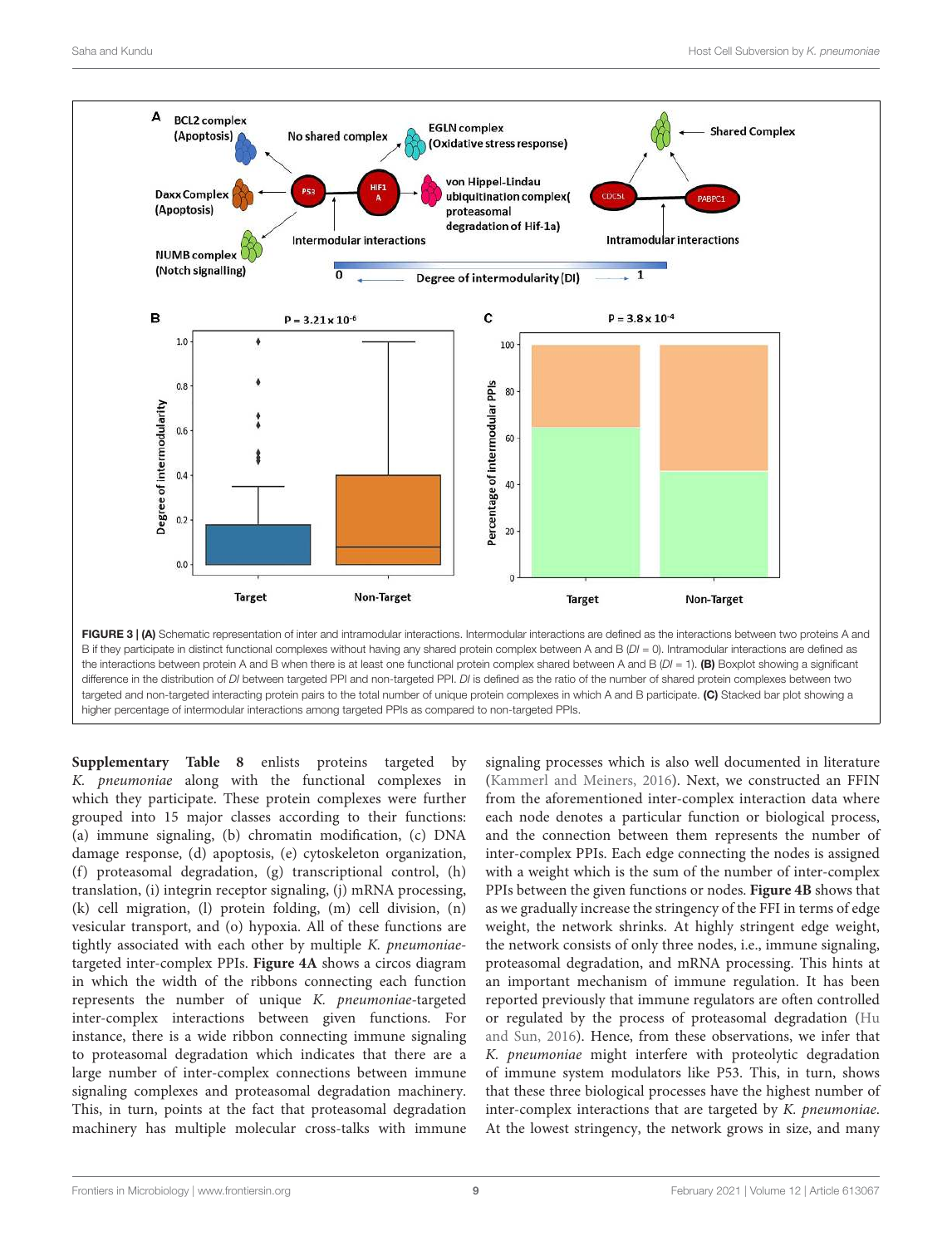

other nodes are added including integrin receptor signaling, cell migration, apoptosis, hypoxia, or oxidative stress.

We have observed in the previous section that most of this inter complex interaction or functional cross-talks observed are mainly mediated by the master coordinator P53. It is also noticed (**Supplementary Figure 1C**) that K. pneumoniae targets the interaction of P53 with its protein partners. In the next stage of our analysis, we explored the impact of K. pneumoniae targets in the host regulatory network as well. In this connection, we identified different regulatory cascades that could mediate transcriptional response of host in K. pneumoniae-mediated sepsis. Here also, the role of P53 centric ITTPPI was prominent as we identified four pivotal K. pneumoniae-targeted TFs (TTFs) which are an integral part of ITTPPI (**Supplementary Figure 1C**) to be the major source of transcriptional response in human host.

# Identification of Key *K. pneumoniae-*Targeted TFs That Regulate Downstream Sepsis Responsive Genes and Their Connections With P53

Previous studies suggest that 5–20% of bacterial sepsis is caused by K. pneumoniae. Moreover, patients suffering from K. pneumoniae-mediated sepsis are often associated with poor prognosis and severe outcomes like death (Meatherall et al., 2009; Fukuyama et al., 2014). Hence, we find it interesting to investigate whether some of the inferred host targets in our study play an instrumental role in K. pneumoniae-mediated sepsis. To figure this out, we designed a four-step computational strategy (see **Supplementary Figure 2**), where in the first step, we assembled information on TFs and their target mRNAs (TGs) in humans from the public databases to build a raw regulatory network (RTRN) (**Supplementary Table 9**). In the second step, we derived a sepsis regulatory network (SRN) from RTRN by selecting only the genes in the RTRN that are found to be differentially expressed under sepsis conditions (DEGs). The complete list of DEGs in K. pneumoniae positive sepsis patients is provided in **Supplementary Table 10**. In the third step, we derived K. pneumoniae specific SRN or KPSRN where we retained only TFs that were targeted by K. pneumoniae (TTFs) and their downstream TFs (TTFGs) or TGs (**Supplementary Table 9**). The TGs in the KPSRN were functionally analyzed using GO analysis in the final step. The functional enrichment analysis using the TGs yielded five important functional groups which are: (a) antigen processing and presentation, (b) immune system process, (c) response to hypoxia, (d) hexose metabolic process, and (e) regulation of programmed cell death or apoptosis which are previously reported to be linked to the outcome and progression of septicemia (Träger et al., 2003; Noritomi et al., 2009; Chaudhry et al., 2013; Wu et al., 2017; Bouras et al., 2018). The detailed results of the GO analysis have been represented in **Supplementary Table 11**. As the aforementioned five functional groups are related to the sepsis outcome they are of utmost significance. However, there might be other significant functional groups (**Supplementary Table 11**) that are related to host's response to pathogenic insult. One such group is genes linked to cation homeostasis. It has been reported earlier that bacterial pathogen like K. pneumoniae competes with the host to scavenge nutrients like trace cations especially iron and calcium (Palmer and Skaar, 2016). Therefore, metal ion homeostasis may not be directly associated with sepsis outcome or progression but is important for bacterial survival within the host. The TTFs and TTFGs involved in the regulation of each of these functional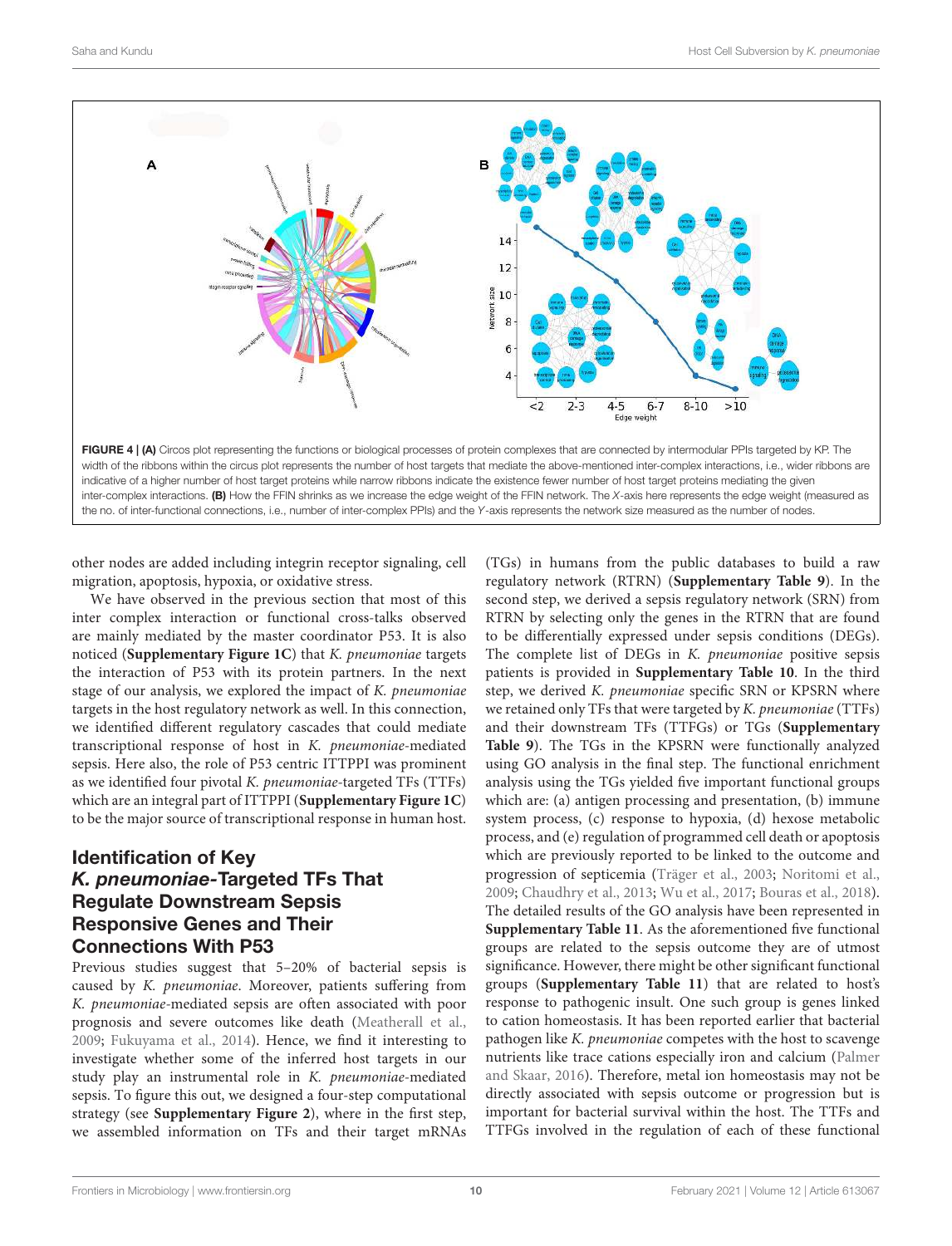classes of proteins are represented in **Figures 5A–E**. **Figures 5A– E** show that there are four pivotal TTFs, ETS2, EGR1, STAT1, and HIF1A which targets four of the five downstream functional clusters including apoptosis, hexose metabolic process, hypoxia, and immune system process.

It is also interesting to note that these four TFs are all associated with P53 centric ITTPPI. The connections between each of these four TFs with P53 are elucidated in **Supplementary Figure 1C**. P53 and its contribution to pneumonia are well studied previously where it was shown that P53 regulates and coordinates the function and fate of phagocytes in mouse lungs (Madenspacher et al., 2013). In our study, we did not observe any significant changes in the expression level of P53 in sepsis patients as compared to healthy individuals. But, the involvement of interactors or regulators of P53 is observed in host response to K. pneumoniae-mediated sepsis. This hints at the fact that K. pneumoniae might perturb P53 and its interaction with close allies to cause sepsis in the host. Thus, the p53 centric ITTPPI obtained in PPI network analysis contains some of the interactor TFs of P53 which controls downstream regulation of functional DEGs in K. pneumoniae positive sepsis patients.

# **DISCUSSION**

This study aims to decipher host–pathogen bio-molecular interactions that may shed light on the potential mechanisms of K. pneumoniae virulence within the host. Our study can be divided into four individual stages.

Stage I involves the identification of host targets using the interolog approach and subsequent screening of the inferred interactions by in vivo fitness, in silico prediction of GO term similarity, and secretion propensities. Interolog approaches of PPI prediction often yield false positives. To minimize retention of false positives in our dataset, we have deployed the three screening filters, i.e., in vivo fitness, GO term similarity, and secretion propensity. To date, the interolog approach has been widely used to predict bacteria–host PPI (Remmele et al., 2015; Kumar et al., 2019). This method has few limitations, for instance, the method is homology dependent and does not predict interactions between proteins that are strain-specific or lineage-specific. Second, it relies on experimentally validated bacteria–host PPI data which is used as a template to predict the potential PPIs. Currently, there is a dearth of experimentally validated bacteria–host PPI data as experimental methods used to infer PPIs are time-consuming and require a lot of efforts. Protein structure-based predictions of PHPPI are also used in many studies (Mariano and Wuchty, 2017). However, the lack of wellreviewed K. pneumoniae protein structures in publicly available databases limits the application of the structure-based method to identify potential KHPPIs. On the other hand, virulence effectors that are successfully deployed by the pathogen to hijack host immunity have high in vivo fitness cost upon deletion from pathogen genome (Crua Asensio et al., 2017). Thus, this method of prioritization using fitness enables us to analyze the effect of influential virulence effectors produced by K. pneumoniae on host's physiology. Moreover, we have added two additional

screening filters: (i) GO term similarity between the inferred homologs which predict the homologs obtained using reciprocal blast search are potentially true homologs and (ii) secretion propensity which assess the obtained K. pneumoniae proteins involved in interaction with the host are extracellular or are secreted at host–pathogen interface to carry out interaction with potential host targets. However, all the molecular targets inferred in this study are computationally predicted and need further experimental validations.

Stage II involves function enrichment analyses followed by functional prioritization protocol. The results of stage II analysis indicate that host targets are associated with immune surveillance machinery of host. This further hints at the hijacking of the host's immune system by K. pneumoniae. Moreover, we obtained five most multifunctional proteins (based on multifunctionality scores) which are P53, HIF1A, and STAT (**Figure 2I**). All of these five multifunctional proteins are closely associated with P53 in terms of physical interaction or transcriptional regulation (Townsend et al., 2004; Rozan and El-Deiry, 2006; Obacz et al., 2013). P53 itself is a master coordinator of immune system (Lowe et al., 2013; Menendez et al., 2013; Levine, 2020) and is responsible for its effect in diverse functions and pathways (Junttila and Evan, 2009; Brooks and Gu, 2010) including its contribution to apoptosis and DNA damage response (Brooks and Gu, 2010). P53 has also been shown to cross-talk with hypoxic pathways which are pivotal in lung infection (Obacz et al., 2013; Zhou et al., 2015). This cross-talk takes place between P53 and the hypoxia-inducible factor, HIF-1 alpha, which is an inducer of hypoxic response in human (Greijer and van der Wall, 2004). On the other hand, P53 and STAT1 cooperate to induce cell death in response to DNA damage (Townsend et al., 2004). It has also been previously proposed that P53 is involved in TNF alpha-induced apoptosis (Rokhlin et al., 2000). In a nutshell, the two multifunctional proteins, i.e., HIF1A and STAT1, are all connected with P53 either through direct interaction or through transcriptional regulation. This gives an initial hint that P53 and its associated proteins could be highly influential targets of K. pneumoniae. But how P53 and its allies could be related to the physiological response of host during K. pneumoniae infection remains unidentified. To explore this, we have studied the human PPI network and transcriptional regulatory network in stage III and stage IV of our analyses.

In stage III, we mined the human PPI network to identify regions of the human PPI network enriched in host targets. We observed that K. pneumoniae targets part of the human PPI network (TTPPI) which is enriched in inter-complex or intermodular interactions (**Figures 3C,D**). P53 and CDC5L form the essential backbone of inter-complex interactions in the ITTPPI (**Supplementary Figures 1B,C**). An influential target of K. pneumoniae could be CDC5L. Role of CDC5L in cell cycle regulation, immune surveillance, and DNA damage response is well studied (Zhang et al., 2009; Mu et al., 2014). Thus, targeting CDC5L might perturb these physiological processes. On the other hand, the functional cross-talks targeted by K. pneumoniae, the majority of which are mediated by P53 and CDC5L, are enlisted in **Figure 4B**. Thus, P53 not only acts as the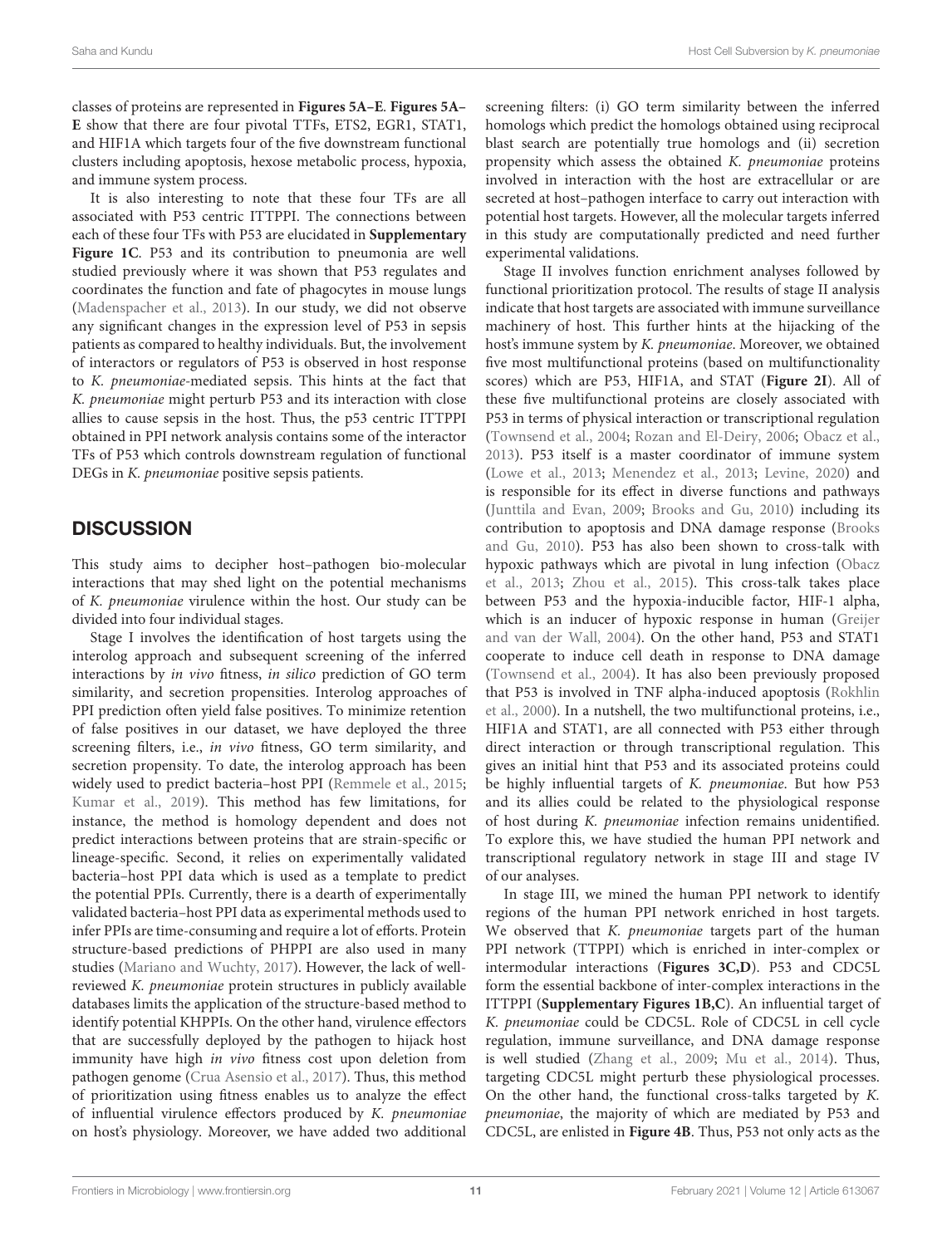

multifunctional protein but also a coordinator of several intercomplex or intermodular connections. The two most important intermodular connections targeted by K. pneumoniae are the connection between immune signaling process and proteasomal degradation (Zinngrebe et al., 2014; Hu and Sun, 2016; Kammerl and Meiners, 2016; Ebner et al., 2017; Etzioni et al., 2017) as well as immune signaling process and DNA damage response (Gasser and Raulet, 2006; Nakad and Schumacher, 2016; Bednarski and Sleckman, 2019) (**Figure 4B**). It has been reported earlier that proteasomal degradation is a key cellular process that regulates immune signaling events (Junttila and Evan, 2009; Kammerl and Meiners, 2016). Thus, disturbing the coordination between these two pivotal processes, i.e., immune signaling and proteasomal degradation, may lead to severe impairment of immune function. Next, the intermodular connections between DNA damage response and immune signaling process are also targeted by K. pneumoniae. Immune signaling networks often form alliances with DNA damage response system (Gasser and Raulet, 2006; Nakad and Schumacher, 2016). The disruption of coordination between these two pivotal processes, i.e., immune signaling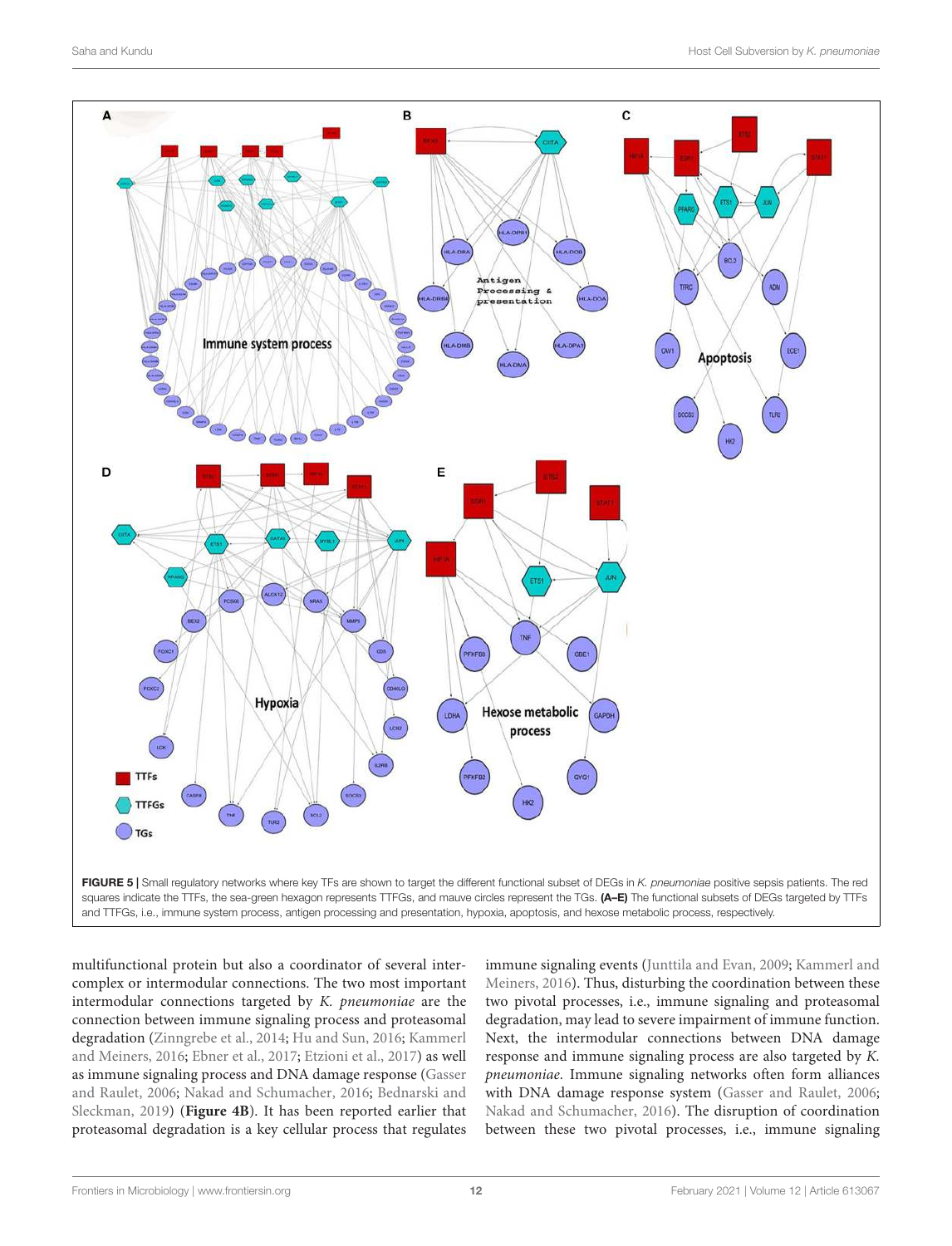and DNA damage response, can also lead to severe immune defects (Gasser and Raulet, 2006; Nakad and Schumacher, 2016; Bednarski and Sleckman, 2019). Therefore, in a nutshell, we infer that K. pneumoniae targets several intermodular connections by targeting the P53 interactome. The disruption of coordination between these functions can severely impact the immune response of the host. Furthermore, in our next stage, we have considered K. pneumoniae-mediated sepsis as a disease model and build a transcriptional regulatory network based on DEGs in K. pneumoniae positive sepsis which indicates the role of P53 interactome in host's transcriptional response to sepsis.

In stage IV, we compared host's transcriptome under sepsis and healthy conditions, respectively, and identified DEGs which are the major source of transcriptional response to K. pneumoniae-mediated sepsis. Using our computational work flow (**Supplementary Figure 2**), we found four pivotal differentially expressed TFs (EGR1, HIF1A, STAT1, and ETS2) that are part of the P53 interactome, and control downstream genes which were further functionally grouped into five interrelated functional categories including apoptosis, antigen presentation and processing, response to hypoxia, immune system, and carbohydrate metabolism (**Figure 5**). Each of these functions is correlated with the host's physiological response during sepsis and therefore is of utmost importance. We would therefore concentrate on these five functional subsets of genes. These five functional gene groups are important for adaptive as well as maladaptive response of host to K. pneumoniae infection. However, the main caveat of using host's transcriptomic data is that it does not differentiate between K. pneumoniae specific transcriptional response and general response to bacterial infections. There are many common infection specific pathways that are activated during other pathogenic insult as well as K. pneumoniae specific infection. For instance, the antigen presentation and processing pathways are activated in response to other pathogens as well in K. pneumoniae specific infection. Thus, K. pneumoniae specific response cannot be captured using the current methodology. But it is evident that many of the K. pneumoniae-targeted host proteins participate in pathways that are activated during other pathogenic infections as well and therefore are not K. pneumoniae specific.

Starting with antigen processing and presentation, it was reported that severe defects in antigen processing and presentation due to a reduced expression level of HLA genes are a common scenario in sepsis (Meisel et al., 2009; Wu et al., 2017). CIITA and RFX5 co-transactivates the HLA genes (Kern et al., 1995). In our analysis, we found that K. pneumoniae TTF, RFX5 severely downregulated in K. pneumoniae positive sepsis patients. Also, we found that both RFX5 and CIITA cooperate and regulate the HLA genes responsible for proper antigen presentation (**Figure 5B**). Sepsis is primarily caused by overactivation of the immune system leading to the production of inflammatory cytokines including interleukins and tumor necrosis factor (TNF) (Chaudhry et al., 2013; Schulte et al., 2013). Moreover, TNF is a multifunctional cytokine whose role in apoptosis and hexose metabolism is also reported (Gupta and Gollapudi, 2005; Remels et al., 2015). In our results, we observed that K. pneumoniae targets ETS2 whose expression

has been reported to correlate with TNF alpha production and inflammation in endothelial cells (Wei et al., 2004; Brooks and Gu, 2010; Remels et al., 2015). Consistent with this observation, we in our study also found an important role of ETS2 TFs in the overproduction of TNF (**Figures 5A,C–E**). Apart from immunological alterations, metabolic alterations also take place in sepsis (Träger et al., 2003; Carré and Singer, 2008; Noritomi et al., 2009; van Wyngene et al., 2018). For instance, hyperglycemia or high glucose level in the blood often correlates with the severity of sepsis (van Wyngene et al., 2018). Hyperglycemia could be a result of inefficient glucose immobilization in the blood of sepsis patients due to reduced expression of glycolytic enzymes (van Wyngene et al., 2018). Here in our analysis, we identified a group of glucose metabolizing genes including HK2 (hexokinase) and PFKB2 (phospho-fructokinase 2) which are regulated by HIF1A another P53 interactor and a K. pneumoniae target. HIF1A and EGR1 are also found to jointly regulate hypoxic genes like TFRC (Transferrin receptors) (Tacchini et al., 1999; Holden et al., 2016) and Caveolins (CAV1) (Bourseau-Guilmain et al., 2016). Moreover, as previously mentioned, HIF1A, ETS2, EGR1, and STAT1 are all associated with deregulation of each of these functional clusters. Four of these TFs have a close association with P53 as well in the ITTPPI (**Supplementary Figure 1C**).

Hence, we in this study provide several lines of indications that targeting of P53 and the P53 centric interactome (ITTPPI) might result in inducing host's transcriptional response against K. pneumoniae infections. Thus, targeting of P53 centric interactome might be one of the significant strategies adopted by K. pneumoniae to subvert host biomolecular machinery.

# DATA AVAILABILITY STATEMENT

The original contributions presented in the study are included in the article/**Supplementary Material**. Further inquiries can be directed to the corresponding author/s.

# AUTHOR CONTRIBUTIONS

DS and SK designed and conceptualized the study. DS developed and executed various computational workflows, collected the data, did the literature survey, and wrote the manuscript. SK edited the manuscript, supervised the entire study, and provided guidance. Both authors contributed to the article and approved the submitted version.

# FUNDING

This work was funded by University Grants Commission (UGC) Government of India.

# ACKNOWLEDGMENTS

We thank University Grant Commission (UGC), Government of India and Department of Biophysics, Molecular Biology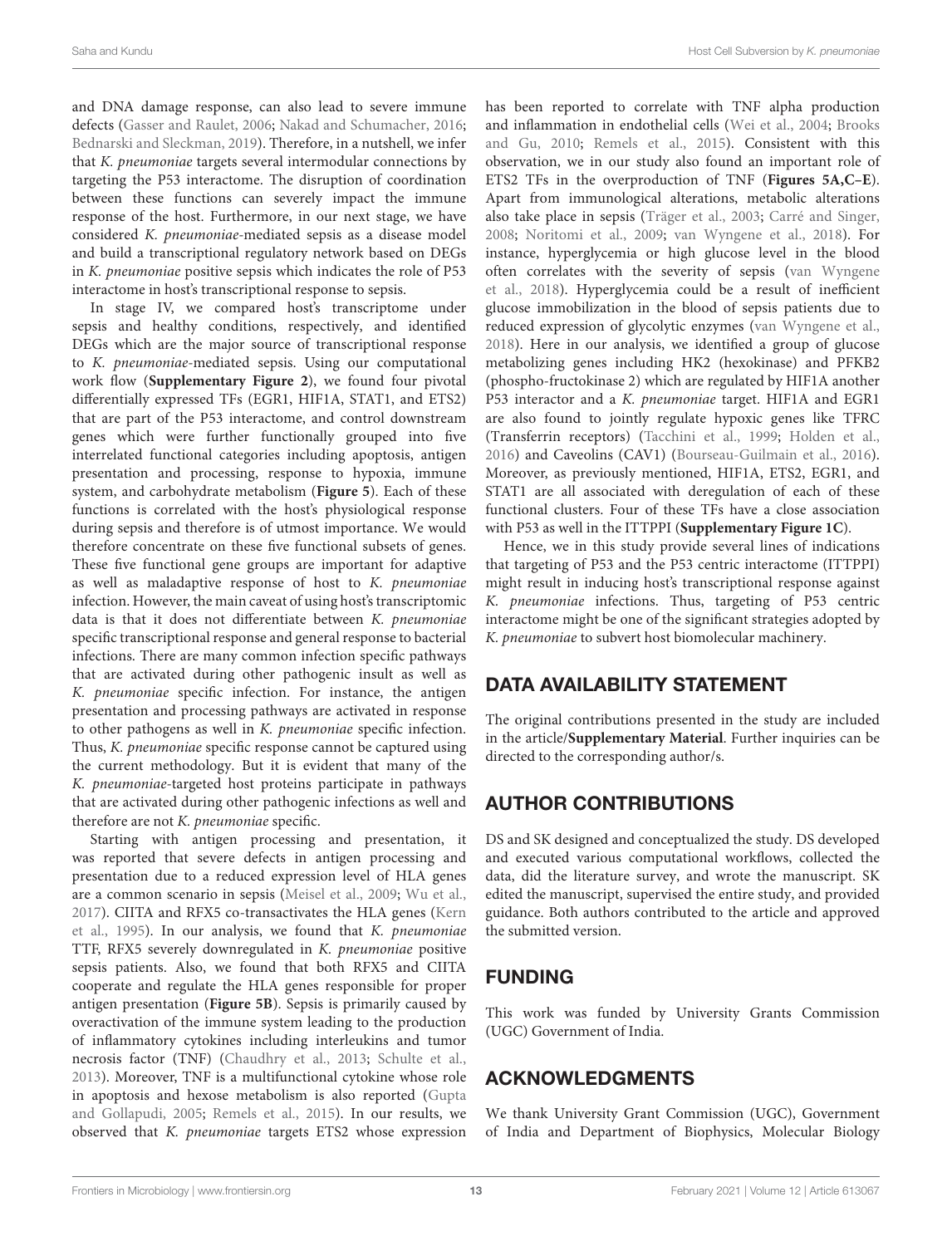and Bioinformatics, University of Calcutta for their financial support. We thank the reviewers for their comments and constructive suggestions.

#### SUPPLEMENTARY MATERIAL

The Supplementary Material for this article can be found online at: https://www.frontiersin.org/articles/10.3389/fmicb. 2021.613067/full#supplementary-material

### **REFERENCES**

- Altschul, S. F., Gish, W., Miller, W., Myers, E. W., and Lipman, D. J. (1990). Basic local alignment search tool. J. Mol. Biol. 215, 403–410. doi: 10.1016/S0022- 2836(05)80360-80362
- Arnold, R., Boonen, K., Sun, M. G. F., and Kim, P. M. (2012). Computational analysis of interactomes: current and future perspectives for bioinformatics approaches to model the host-pathogen interaction space. Methods 57, 508–518. doi: 10.1016/j.ymeth.2012.06.011
- Bachman, M. A., Breen, P., Deornellas, V., Mu, Q., Zhao, L., Wu, W., et al. (2015). Genome-wide identification of Klebsiella pneumoniae fitness genes during lung infection. MBio 6:e00775. doi: 10.1128/mBio.00775-715
- Barrett, T., Wilhite, S. E., Ledoux, P., Evangelista, C., Kim, I. F., Tomashevsky, M., et al. (2013). NCBI GEO: archive for functional genomics data sets - Update. Nucleic Acids Res. 41, D991–D995. doi: 10.1093/nar/gks1193
- Bateman, A., Martin, M. J., O'Donovan, C., Magrane, M., Alpi, E., Antunes, R., et al. (2017). UniProt: the universal protein knowledgebase. Nucleic Acids Res. 46:2699 doi: 10.1093/nar/gkw1099
- Bednarski, J. J., and Sleckman, B. P. (2019). At the intersection of DNA damage and immune responses. Nat. Rev. Immunol. 19, 231–242. doi: 10.1038/s41577-019- 0135-136
- Bouras, M., Asehnoune, K., and Roquilly, A. (2018). Contribution of dendritic cell responses to sepsis-induced immunosuppression and to susceptibility to secondary pneumonia. Front. Immunol. 9:2590. doi: 10.3389/fimmu.2018. 02590
- Bourseau-Guilmain, E., Menard, J. A., Lindqvist, E., Indira Chandran, V., Christianson, H. C., Cerezo Magaña, M., et al. (2016). Hypoxia regulates global membrane protein endocytosis through caveolin-1 in cancer cells. Nat. Commun. 7:11371. doi: 10.1038/ncomms11371
- Brooks, C. L., and Gu, W. (2010). New insights into p53 activation. Cell Res. 20, 614–621. doi: 10.1038/cr.2010.53
- Calderwood, M. A., Venkatesan, K., Xing, L., Chase, M. R., Vazquez, A., Holthaus, A. M., et al. (2007). Epstein-Barr virus and virus human protein interaction maps. Proc. Natl. Acad. Sci. U S A. 104, 7606–7611. doi: 10.1073/pnas. 0702332104
- Campbell, H. G., Slatter, T. L., Jeffs, A., Mehta, R., Rubio, C., Baird, M., et al. (2012). Does  $\Delta$ 133p53 isoform trigger inflammation and autoimmunity? Cell Cycle 11, 446–450. doi: 10.4161/cc.11.3.19054
- Carré, J. E., and Singer, M. (2008). Cellular energetic metabolism in sepsis: the need for a systems approach. Biochim. Biophys. Acta 1777, 763–771. doi: 10.1016/j. bbabio.2008.04.024
- Casadevall, A., and Pirofski, L. (2001). Host-Pathogen interactions: the attributes of virulence. J. Infect. Dis. 184, 337–344. doi: 10.1086/322044
- Chaudhry, H., Zhou, J., Zhong, Y., Ali, M. M., Mcguire, F., Nagarkatti, P. S., et al. (2013). Role of cytokines as a double-edged sword in sepsis. Vivo 27, 669–684.
- Chung, D. R., Lee, S. S., Lee, H. R., Kim, H. B., Choi, H. J., Eom, J. S., et al. (2007). Emerging invasive liver abscess caused by K1 serotype Klebsiella pneumoniae in Korea. J. Infect. 54, 574–583. doi: 10.1016/j.jinf.2006.11.008
- Crua Asensio, N., Munõz Giner, E., de Groot, N. S., and Torrent Burgas, M. (2017). Centrality in the host-pathogen interactome is associated with pathogen fitness during infection. Nat. Commun. 8:14092. doi: 10.1038/ncomms14092
- Cryz, S. J., Furer, E., and Germanier, R. (1984). Experimental Klebsiella pneumoniae burn wound sepsis: role of capsular polysaccharide. Infect. Immun. 43, 440–441. doi: 10.1128/iai.43.1.440-441.1984

Supplementary Figure 1 | (A) Brief workflow of the PPI network analysis describing the major steps of the methodology used to obtain the TTPPI. (B) The degree distribution of each of the nodes in the intermodular TTPPI network showing a high degree of P53 (K = 17) and CDC5L (K = 21). (C) The ITTPPI comprising of only intermodular interactions between K. pneumoniae-targeted host proteins. The hexagonal node in the ITTPPI network denotes the hub proteins P53 and CDC5L. The red rectangular nodes in the ITTPPI network are the TTFs or key regulators responsible for genetic dysregulation in K. pneumoniae positive sepsis patients.

**Supplementary Figure 2 | Computational workflow showing stepwise regulatory** network analyses.

- Dyer, M. D., Nef, C., Dufford, M., Rivera, C. G., Shattuck, D., Bassaganya-Riera, J., et al. (2010). The human-bacterial pathogen protein interaction networks of Bacillus anthracis, Francisella tularensis, and Yersinia pestis. PLoS One 5:e12089. doi: 10.1371/journal.pone.0012089
- Ebner, P., Versteeg, G. A., and Ikeda, F. (2017). Ubiquitin enzymes in the regulation of immune responses. Crit. Rev. Biochem. Mol. Biol. 52, 425–460. doi: 10.1080/ 10409238.2017.1325829
- Eddens, T., and Kolls, J. K. (2012). Host defenses against bacterial lower respiratory tract infection. Curr. Opin. Immunol. 24, 424–430. doi: 10.1016/j.coi.2012. 07.005
- Eichinger, V., Nussbaumer, T., Platzer, A., Jehl, M. A., Arnold, R., and Rattei, T. (2016). EffectiveDB - updates and novel features for a better annotation of bacterial secreted proteins and Type III, IV, VI secretion systems. Nucleic Acids Res. 44, D669–D674. doi: 10.1093/nar/gkv1269
- Etzioni, A., Ciechanover, A., and Pikarsky, E. (2017). Immune defects caused by mutations in the ubiquitin system. J. Allergy Clin. Immunol. 139, 743–753. doi: 10.1016/j.jaci.2016.11.031
- Evrard, B., Balestrino, D., Dosgilbert, A., Bouya-Gachancard, J. L. J., Charbonnel, N., Forestier, C., et al. (2010). Roles of capsule and lipopolysaccharide O antigen in interactions of human monocyte-derived dendritic cells and Klebsiella pneumoniae. Infect. Immun. 78, 210–219. doi: 10.1128/IAI.00864-869
- Farooq, Q. ul, A., Shaukat, Z., Zhou, T., Aiman, S., Gong, W., and Li, C. (2020). Inferring Virus-Host relationship between HPV and its host Homo sapiens using protein interaction network. Sci. Rep. 10:8719. doi: 10.1038/s41598-020- 65837-w
- Fukuyama, H., Yamashiro, S., Kinjo, K., Tamaki, H., and Kishaba, T. (2014). Validation of sputum gram stain for treatment of community-acquired pneumonia and healthcare-associated pneumonia: a prospective observational study. BMC Infect. Dis. 14:534. doi: 10.1186/1471-2334-14-534
- Garcia de la Torre, M., Romero-Vivas, J., Martinez-Beltran, J., Guerrero, A., Meseguer, M., and Bouza, B. (1985). Klebsiella bacteremia: an analysis of 100 episodes. Rev. Infect. Dis. 7, 143–150. doi: 10.1093/clinids/7.2.143
- Gasser, S., and Raulet, D. H. (2006). The DNA damage response arouses the immune system. Cancer Res. 66, 3959–3262. doi: 10.1158/0008-5472.CAN-05- 4603
- Gomez-Valero, L., Rusniok, C., Carson, D., Mondino, S., Pérez-Cobas, A. E., Rolando, M., et al. (2019). More than 18,000 effectors in the Legionella genus genome provide multiple, independent combinations for replication in human cells. Proc. Natl. Acad. Sci. U S A. 116, 2265–2273. doi: 10.1073/pnas. 1808016116
- Greijer, A. E., and van der Wall, E. (2004). The role of hypoxia inducible factor 1 (HIF-1) in hypoxia induced apoptosis. J. Clin. Pathol. 57, 1009–1014. doi: 10.1136/jcp.2003.015032
- Gupta, S., and Gollapudi, S. (2005). Molecular mechanisms of TNF-α-induced apoptosis in aging human T cell subsets. Int. J. Biochem. Cell Biol. 37, 1034– 1042. doi: 10.1016/j.biocel.2004.08.013
- Han, H., Cho, J. W., Lee, S., Yun, A., Kim, H., Bae, D., et al. (2018). TRRUST v2: an expanded reference database of human and mouse transcriptional regulatory interactions. Nucleic Acids Res. 46, D380–D386. doi: 10.1093/nar/gkx1013
- Hirota, K. (2015). Involvement of hypoxia-inducible factors in the dysregulation of oxygen homeostasis in sepsis. Cardiovasc. Hematol. Disord-Drug Targets 15, 29–40. doi: 10.2174/1871529x15666150108115553
- Holden, V. I., Breen, P., Houle, S., Dozois, C. M., and Bachman, M. A. (2016). Klebsiella pneumoniae siderophores induce inflammation, bacterial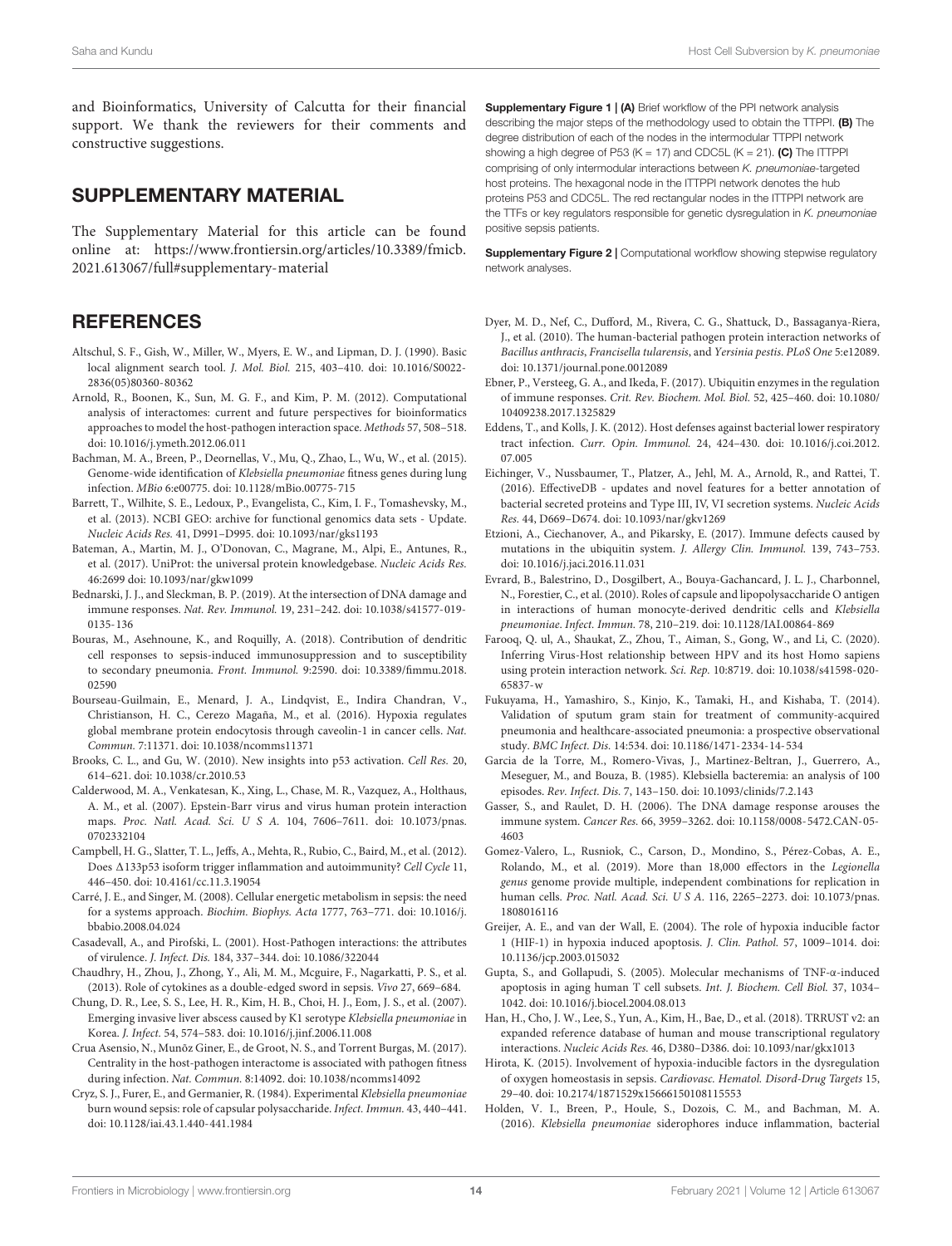dissemination, and HIF-1α stabilization during pneumonia. mBio 7:e01397-16. doi: 10.1128/mBio.01397-1316

- Holden, V. I., Wright, M. S., Houle, S., Collingwood, A., Dozois, C. M., Adams, M. D., et al. (2018). Iron acquisition and siderophore release by carbapenemresistant sequence type 258 Klebsiella pneumoniae. mSphere 3:e00125-118. doi: 10.1128/msphere.00125-118
- Hu, H., and Sun, S. C. (2016). Ubiquitin signaling in immune responses. Cell Res. 26, 457–483. doi: 10.1038/cr.2016.40
- Junttila, M. R., and Evan, G. I. (2009). P53 a Jack of all trades but master of none. Nat. Rev. Cancer 9, 821–829. doi: 10.1038/nrc2728
- Kader, A. A., Kumar, A., and Kamath, K. A. (2007). Fecal Carriage of Extended-Spectrum β-Lactamase–Producing Escherichia coli and Klebsiella pneumoniae in patients and asymptomatic healthy individuals. Infect. Control Hosp. Epidemiol. 28, 1114–1116. doi: 10.1086/519865
- Kamaladevi, A., and Balamurugan, K. (2016). Lipopolysaccharide of Klebsiella pneumoniae attenuates immunity of Caenorhabditis elegans and evades by altering its supramolecular structure. RSC Adv. 6, 30070–30080. doi: 10.1039/ C5RA18206A
- Kammerl, I. E., and Meiners, S. (2016). Proteasome function shapes innate and adaptive immune responses. Am. J. Physiol. 311, L328–L336. doi: 10.1152/ ajplung.00156.2016
- Karabinis, A., Paramythiotou, E., Mylona-Petropoulou, D., Kalogeromitros, A., Katsarelis, N., Kontopidou, F., et al. (2004). Colistin for Klebsiella pneumoniae – associated sepsis. Clin. Infect Dis. 38, e7–e9. doi: 10.1086/380461
- Kern, I., Steimle, V., Siegrist, C. A., and Mach, B. (1995). The two novel MHC class II transactivators RFX5 and CIITA both control expression of HLA-DM genes. Int. Immunol. 7, 1295–1299. doi: 10.1093/intimm/7.8.1295
- Ko, W. C., Paterson, D. L., Sagnimeni, A. J., Hansen, D. S., von Gottberg, A., Mohapatra, S., et al. (2002). Community-acquired Klebsiella pneumoniae bacteremia: global differences in clinical patterns. Emerg. Infect. Dis. 8, 160–166. doi: 10.3201/eid0802.010025
- Kumar, R., and Nanduri, B. (2010). HPIDB a unified resource for host-pathogen interactions. BMC Bioinform. 11(Suppl. 6):S16. doi: 10.1186/1471-2105-11-16
- Kumar, S., Lata, K. S., Sharma, P., Bhairappanavar, S. B., Soni, S., and Das, J. (2019). Inferring pathogen-host interactions between Leptospira interrogans and Homo sapiens using network theory. Sci. Rep. 9:1434. doi: 10.1038/s41598-018-38329- 38321
- Lee, I. R., Sng, E., Lee, K. O., Molton, J. S., Chan, M., Kalimuddin, S., et al. (2017). Comparison of diabetic and non-diabetic human leukocytic responses to different capsule types of Klebsiella pneumoniae responsible for causing pyogenic liver abscess. Front. Cell Infect. Microbiol. 7:401. doi: 10.3389/fcimb. 2017.00401
- Levine, A. J. (2020). P53 and the immune response: 40 years of exploration—a plan for the future. Int. J. Mol. Sci. 21:541. doi: 10.3390/ijms21020541
- Lin, T. H., Tseng, C. Y., Lai, Y. C., Wu, C. C., Huang, C. F., and Lin, C. T. (2017). IscR regulation of type 3 fimbriae expression in Klebsiella pneumoniae CG43. Front. Microbiol. 8:1984. doi: 10.3389/fmicb.2017.01984
- Lin, Y. T., Siu, L. K., Lin, J. C., Chen, T. L., Tseng, C. P., Yeh, K. M., et al. (2012). Seroepidemiology of Klebsiella pneumoniae colonizing the intestinal tract of healthy chinese and overseas chinese adults in Asian countries. BMC Microbiol. 12:13. doi: 10.1186/1471-2180-12-13
- Lin, Y. T., Wang, F. D., Wu, P. F., and Fung, C. P. (2013). Klebsiella pneumoniae liver abscess in diabetic patients: association of glycemic control with the clinical characteristics. BMC Infect. Dis. 13:56. doi: 10.1186/1471-2334-13-56
- Liu, Z. P., Wu, C., Miao, H., and Wu, H. (2015). RegNetwork: an integrated database of transcriptional and post-transcriptional regulatory networks in human and mouse. Database J. Biol. Databases Curat. 2015:bav095. doi: 10. 1093/database/bav095
- Lowe, J., Shatz, M., Resnick, M., and Menendez, D. (2013). Modulation of immune responses by the tumor suppressor p53. BioDiscov 8:e8947. doi: 10.7750/ biodiscovery.2013.8.2
- Luo, Y., Jacobs, E. Y., Greco, T. M., Mohammed, K. D., Tong, T., Keegan, S., et al. (2016). HIV-host interactome revealed directly from infected cells. Nat. Microbiol. 1:16068. doi: 10.1038/nmicrobiol.2016.68
- Madenspacher, J. H., Azzam, K. M., Gowdy, K. M., Malcolm, K. C., Nick, J. A., Dixon, D., et al. (2013). p53 integrates host defense and cell fate during bacterial pneumonia. J. Exp. Med. 210, 891–904. doi: 10.1084/jem.20121674
- Maere, S., Heymans, K., and Kuiper, M. (2005). BiNGO: a cytoscape plugin to assess overrepresentation of gene ontology categories in biological networks. Bioinformatics 21, 3448–3449. doi: 10.1093/bioinformatics/bti551
- Mariano, R., and Wuchty, S. (2017). Structure-based prediction of host–pathogen protein interactions. Curr. Opin. Struc. Biol. 44, 119–124. doi: 10.1016/j.sbi. 2017.02.007
- Meatherall, B. L., Gregson, D., Ross, T., Pitout, J. D. D., and Laupland, K. B. (2009). Incidence, risk factors, and outcomes of Klebsiella pneumoniae Bacteremia. Am. J. Med. 122, 866–873. doi: 10.1016/j.amjmed.2009.03.034
- Meisel, C., Schefold, J. C., Pschowski, R., Baumann, T., Hetzger, K., Gregor, J., et al. (2009). Granulocyte-macrophage colony-stimulating factor to reverse sepsis-associated immunosuppression: a double-blind, randomized, placebocontrolled multicenter trial. Am. J. Resp. Crit. Care Med. 180, 640–648. doi: 10.1164/rccm.200903-0363OC
- Memiševiæ, V., Zavaljevski, N., Rajagopala, S. V., Kwon, K., Pieper, R., DeShazer, D., et al. (2015). Mining host-pathogen protein interactions to characterize burkholderia mallei infectivity mechanisms. PLoS Comput. Biol. 11:e1004088. doi: 10.1371/journal.pcbi.1004088
- Menendez, D., Shatz, M., and Resnick, M. A. (2013). Interactions between the tumor suppressor p53 and immune responses. Curr. Opin. Oncol. 25, 85–92. doi: 10.1097/CCO.0b013e32835b6386
- Mondino, S., Schmidt, S., and Buchrieser, C. (2020). Molecular mimicry: a paradigm of host-microbe coevolution illustrated by legionella. mBio 11, e1201e1220. doi: 10.1128/mBio.01201-1220
- Morris, J. H., Apeltsin, L., Newman, A. M., Baumbach, J., Wittkop, T., Su, G., et al. (2011). ClusterMaker: a multi-algorithm clustering plugin for Cytoscape. BMC Bioinform. 12:436. doi: 10.1186/1471-2105-12-436
- Mu, R., Wang, Y. B., Wu, M., Yang, Y., Song, W., Li, T., et al. (2014). Depletion of pre-mRNA splicing factor Cdc5L inhibits mitotic progression and triggers mitotic catastrophe. Cell Death Dis. 5:e1151. doi: 10.1038/cddis.2014.117
- Murphy, C. N., Mortensen, M. S., Krogfelt, K. A., and Clegg, S. (2013). Role of klebsiella pneumoniae type 1 and type 3 fimbriae in colonizing silicone tubes implanted into the bladders of mice as a model of catheter-associated urinary tract infections. Infect. Immun. 81, 3009–3017. doi: 10.1128/IAI.00348-313
- Nakad, R., and Schumacher, B. (2016). DNA damage response and immune defense: links and mechanisms. Front. Genet. 7:147. doi: 10.3389/fgene.2016. 00147
- Nordmann, P., Cuzon, G., and Naas, T. (2009). The real threat of Klebsiella pneumoniae carbapenemase-producing bacteria. Lancet Infect. Dis. 9, 228–236. doi: 10.1016/S1473-3099(09)70054-70054
- Noritomi, D. T., Soriano, F. G., Kellum, J. A., Cappi, S. B., Biselli, P. J. C., Libório, A. B., et al. (2009). Metabolic acidosis in patients with severe sepsis and septic shock: a longitudinal quantitative study. Crit. Care Med. 37, 2733–2739. doi: 10.1097/CCM.0b013e3181a59165
- Obacz, J., Pastorekova, S., Vojtesek, B., and Hrstka, R. (2013). Cross-talk between HIF and p53 as mediators of molecular responses to physiological and genotoxic stresses. Mol. Cancer 12:93. doi: 10.1186/1476-4598-12-93
- Olaitan, A. O., Diene, S. M., Kempf, M., Berrazeg, M., Bakour, S., Gupta, S. K., et al. (2014). Worldwide emergence of colistin resistance in Klebsiella pneumoniae from healthy humans and patients in Lao PDR, Thailand, Israel, Nigeria and france owing to inactivation of the PhoP/PhoQ regulator mgrB: an epidemiological and molecular study. Int. J. Antimicrob. Agents 44, 500–507. doi: 10.1016/j.ijantimicag.2014.07.020
- O'Leary, N. A., Wright, M. W., Brister, J. R., Ciufo, S., Haddad, D., McVeigh, R., et al. (2016). Reference sequence (RefSeq) database at NCBI: current status, taxonomic expansion, and functional annotation. Nucleic Acids Res. 44, D733– D745. doi: 10.1093/nar/gkv1189
- Palmer, L. D., and Skaar, E. P. (2016). Transition metals and virulence in bacteria. Annu. Rev. Genet. 50, 67–91 doi: 10.1146/annurev-genet-120215-035146
- Pankla, R., Buddhisa, S., Berry, M., Blankenship, D. M., Bancroft, G. J., Banchereau, J., et al. (2009). Genomic transcriptional profiling identifies a candidate blood biomarker signature for the diagnosis of septicemic melioidosis. Genome Biol. 10:R127. doi: 10.1186/gb-2009-10-11-r127
- Pranavathiyani, G., Prava, J., Rajeev, A. C., and Pan, A. (2020). Novel target exploration from hypothetical proteins of Klebsiella pneumoniae MGH 78578 reveals a protein involved in host-pathogen interaction. Front. Cell Infect. Microbiol. 10:109. doi: 10.3389/fcimb.2020.00109